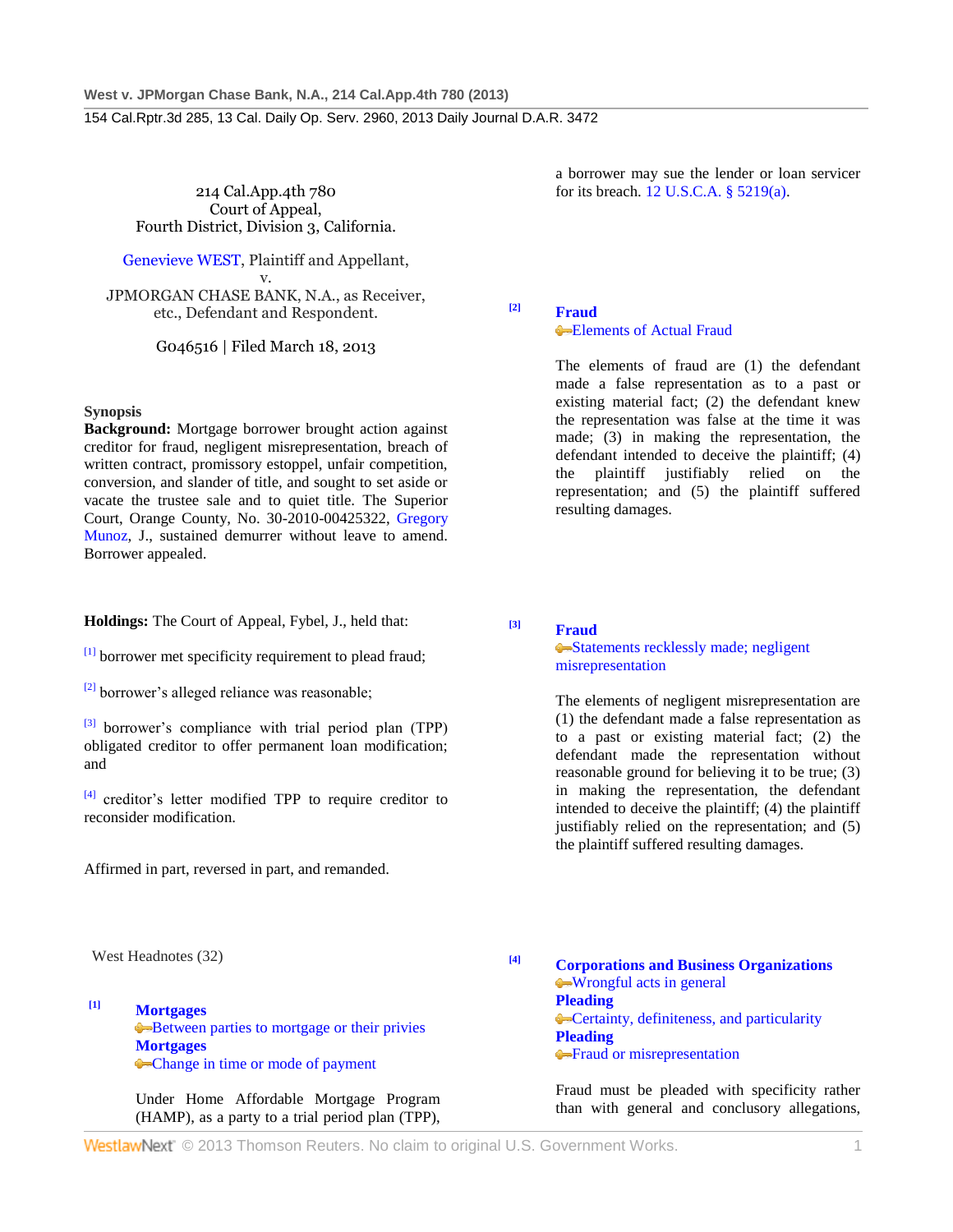which means a plaintiff must allege facts showing how, when, where, to whom, and by what means the representations were made, and, in the case of a corporate defendant, the plaintiff must allege the names of the persons who made the representations, their authority to speak on behalf of the corporation, to whom they spoke, what they said or wrote, and when the representation was made.

#### **[5] [Pleading](http://www.westlaw.com/Browse/Home/KeyNumber/302/View.html?docGuid=Idf95addd905311e2981ea20c4f198a69&originationContext=document&vr=3.0&rs=cblt1.0&transitionType=DocumentItem&contextData=(sc.UserEnteredCitation))**

#### **[Certainty, definiteness, and particularity](http://www.westlaw.com/Browse/Home/KeyNumber/302k18/View.html?docGuid=Idf95addd905311e2981ea20c4f198a69&originationContext=document&vr=3.0&rs=cblt1.0&transitionType=DocumentItem&contextData=(sc.UserEnteredCitation))**

Mortgage borrower met the specificity requirement to plead fraud against creditor, in alleging that in a particular letter creditor falsely represented that it would reevaluate borrower's case and send her the Net Present Value (NPV) input data if she so requested within 30 days, specifically describing misrepresentations allegedly made by a supervisor in the loan modification department and another employee in that department during specified conferences, and alleging that in a specific phone call a representative of creditor told her she could resubmit her updated financial data for re-evaluation for Home Affordable Mortgage Program (HAMP) modification solutions, and that there was no foreclosure sale date or sale scheduled.

#### **[6] [Fraud](http://www.westlaw.com/Browse/Home/KeyNumber/184/View.html?docGuid=Idf95addd905311e2981ea20c4f198a69&originationContext=document&vr=3.0&rs=cblt1.0&transitionType=DocumentItem&contextData=(sc.UserEnteredCitation))**

#### [Reliance on Representations and Inducement](http://www.westlaw.com/Browse/Home/KeyNumber/184k19/View.html?docGuid=Idf95addd905311e2981ea20c4f198a69&originationContext=document&vr=3.0&rs=cblt1.0&transitionType=DocumentItem&contextData=(sc.UserEnteredCitation))  [to Act](http://www.westlaw.com/Browse/Home/KeyNumber/184k19/View.html?docGuid=Idf95addd905311e2981ea20c4f198a69&originationContext=document&vr=3.0&rs=cblt1.0&transitionType=DocumentItem&contextData=(sc.UserEnteredCitation))

Besides actual reliance, a fraud plaintiff must also show "justifiable" reliance, i.e., circumstances were such to make it reasonable for the plaintiff to accept the defendant's statements without an independent inquiry or investigation.

## [1 Cases that cite this headnote](http://www.westlaw.com/Link/RelatedInformation/DocHeadnoteLink?docGuid=Idf95addd905311e2981ea20c4f198a69&headnoteId=203015784900720130522222708&originationContext=document&vr=3.0&rs=cblt1.0&transitionType=CitingReferences&contextData=(sc.UserEnteredCitation))

# **[7] [Fraud](http://www.westlaw.com/Browse/Home/KeyNumber/184/View.html?docGuid=Idf95addd905311e2981ea20c4f198a69&originationContext=document&vr=3.0&rs=cblt1.0&transitionType=DocumentItem&contextData=(sc.UserEnteredCitation))**

**A**-Reliance on Representations and Inducement [to Act](http://www.westlaw.com/Browse/Home/KeyNumber/184k19/View.html?docGuid=Idf95addd905311e2981ea20c4f198a69&originationContext=document&vr=3.0&rs=cblt1.0&transitionType=DocumentItem&contextData=(sc.UserEnteredCitation))

The reasonableness of a fraud plaintiff's reliance is judged by reference to the plaintiff's knowledge and experience.

#### **[8] [Fraud](http://www.westlaw.com/Browse/Home/KeyNumber/184/View.html?docGuid=Idf95addd905311e2981ea20c4f198a69&originationContext=document&vr=3.0&rs=cblt1.0&transitionType=DocumentItem&contextData=(sc.UserEnteredCitation))**

**A**-Reliance on representations and inducement [to act](http://www.westlaw.com/Browse/Home/KeyNumber/184k64(5)/View.html?docGuid=Idf95addd905311e2981ea20c4f198a69&originationContext=document&vr=3.0&rs=cblt1.0&transitionType=DocumentItem&contextData=(sc.UserEnteredCitation))

Except in the rare case where the undisputed facts leave no room for a reasonable difference of opinion, the question of whether a fraud plaintiff's reliance is reasonable is a question of fact.

**[9] [Fraud](http://www.westlaw.com/Browse/Home/KeyNumber/184/View.html?docGuid=Idf95addd905311e2981ea20c4f198a69&originationContext=document&vr=3.0&rs=cblt1.0&transitionType=DocumentItem&contextData=(sc.UserEnteredCitation))**

#### **A**-Reliance on Representations and Inducement [to Act](http://www.westlaw.com/Browse/Home/KeyNumber/184k19/View.html?docGuid=Idf95addd905311e2981ea20c4f198a69&originationContext=document&vr=3.0&rs=cblt1.0&transitionType=DocumentItem&contextData=(sc.UserEnteredCitation))

Reliance can be proved in a fraudulent omission case by establishing that had the omitted information been disclosed, the plaintiff would have been aware of it and behaved differently.

# **[10] [Mortgages](http://www.westlaw.com/Browse/Home/KeyNumber/266/View.html?docGuid=Idf95addd905311e2981ea20c4f198a69&originationContext=document&vr=3.0&rs=cblt1.0&transitionType=DocumentItem&contextData=(sc.UserEnteredCitation))**

[Between parties to mortgage or their privies](http://www.westlaw.com/Browse/Home/KeyNumber/266k216/View.html?docGuid=Idf95addd905311e2981ea20c4f198a69&originationContext=document&vr=3.0&rs=cblt1.0&transitionType=DocumentItem&contextData=(sc.UserEnteredCitation)) **[Mortgages](http://www.westlaw.com/Browse/Home/KeyNumber/266/View.html?docGuid=Idf95addd905311e2981ea20c4f198a69&originationContext=document&vr=3.0&rs=cblt1.0&transitionType=DocumentItem&contextData=(sc.UserEnteredCitation))** [Change in time or mode of payment](http://www.westlaw.com/Browse/Home/KeyNumber/266k306/View.html?docGuid=Idf95addd905311e2981ea20c4f198a69&originationContext=document&vr=3.0&rs=cblt1.0&transitionType=DocumentItem&contextData=(sc.UserEnteredCitation))

Mortgage borrower's alleged reliance was reasonable, as required for fraud liability, on creditor's alleged misrepresentations that it would provide borrower with its Net Present Value (NPV) input values if borrower requested them within 30 days of a decision to foreclose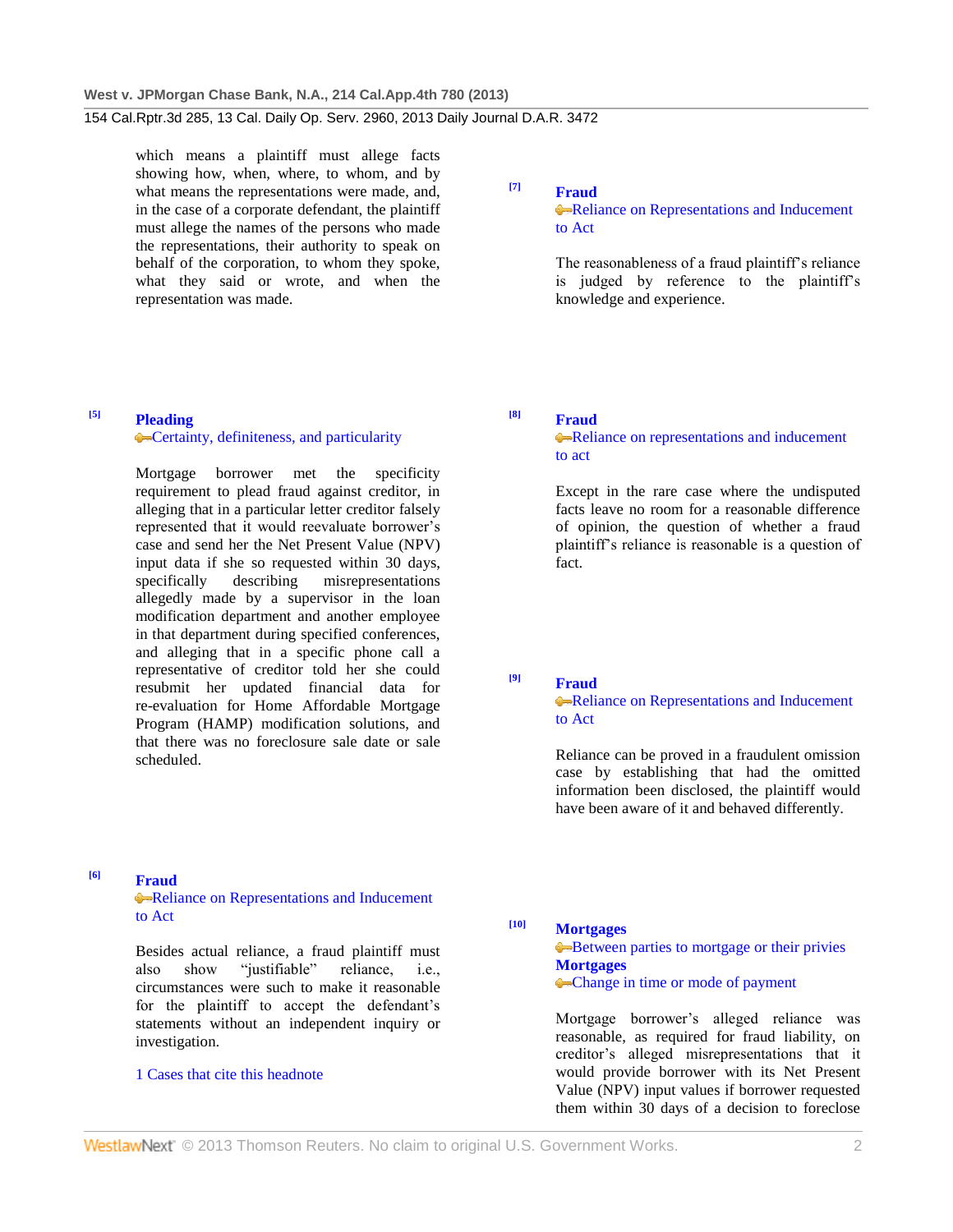under her Home Affordable Mortgage Program (HAMP) trial period plan (TPP) and that creditor would conduct a new evaluation if borrower provided evidence that any of those input values were inaccurate. [12 U.S.C.A. §](http://www.westlaw.com/Link/Document/FullText?findType=L&pubNum=1000546&cite=12USCAS5219&originatingDoc=Idf95addd905311e2981ea20c4f198a69&refType=SP&originationContext=document&vr=3.0&rs=cblt1.0&transitionType=DocumentItem&contextData=(sc.UserEnteredCitation)#co_pp_8b3b0000958a4)  [5219\(a\).](http://www.westlaw.com/Link/Document/FullText?findType=L&pubNum=1000546&cite=12USCAS5219&originatingDoc=Idf95addd905311e2981ea20c4f198a69&refType=SP&originationContext=document&vr=3.0&rs=cblt1.0&transitionType=DocumentItem&contextData=(sc.UserEnteredCitation)#co_pp_8b3b0000958a4)

## **[11] [Mortgages](http://www.westlaw.com/Browse/Home/KeyNumber/266/View.html?docGuid=Idf95addd905311e2981ea20c4f198a69&originationContext=document&vr=3.0&rs=cblt1.0&transitionType=DocumentItem&contextData=(sc.UserEnteredCitation))**

[Between parties to mortgage or their privies](http://www.westlaw.com/Browse/Home/KeyNumber/266k216/View.html?docGuid=Idf95addd905311e2981ea20c4f198a69&originationContext=document&vr=3.0&rs=cblt1.0&transitionType=DocumentItem&contextData=(sc.UserEnteredCitation)) **[Mortgages](http://www.westlaw.com/Browse/Home/KeyNumber/266/View.html?docGuid=Idf95addd905311e2981ea20c4f198a69&originationContext=document&vr=3.0&rs=cblt1.0&transitionType=DocumentItem&contextData=(sc.UserEnteredCitation))** [Change in time or mode of payment](http://www.westlaw.com/Browse/Home/KeyNumber/266k306/View.html?docGuid=Idf95addd905311e2981ea20c4f198a69&originationContext=document&vr=3.0&rs=cblt1.0&transitionType=DocumentItem&contextData=(sc.UserEnteredCitation))

Mortgage borrower's alleged reliance was reasonable, as required for fraud liability, on creditor's alleged misrepresentation that no trustee's sale of her home was scheduled, where borrower was requesting a reevaluation of creditor's decision to deny her a permanent loan modification under her Home Affordable Mortgage Program (HAMP) trial period plan (TPP). [12 U.S.C.A. § 5219\(a\).](http://www.westlaw.com/Link/Document/FullText?findType=L&pubNum=1000546&cite=12USCAS5219&originatingDoc=Idf95addd905311e2981ea20c4f198a69&refType=SP&originationContext=document&vr=3.0&rs=cblt1.0&transitionType=DocumentItem&contextData=(sc.UserEnteredCitation)#co_pp_8b3b0000958a4)

# **[12] [Mortgages](http://www.westlaw.com/Browse/Home/KeyNumber/266/View.html?docGuid=Idf95addd905311e2981ea20c4f198a69&originationContext=document&vr=3.0&rs=cblt1.0&transitionType=DocumentItem&contextData=(sc.UserEnteredCitation))**

[Between parties to mortgage or their privies](http://www.westlaw.com/Browse/Home/KeyNumber/266k216/View.html?docGuid=Idf95addd905311e2981ea20c4f198a69&originationContext=document&vr=3.0&rs=cblt1.0&transitionType=DocumentItem&contextData=(sc.UserEnteredCitation)) **[Mortgages](http://www.westlaw.com/Browse/Home/KeyNumber/266/View.html?docGuid=Idf95addd905311e2981ea20c4f198a69&originationContext=document&vr=3.0&rs=cblt1.0&transitionType=DocumentItem&contextData=(sc.UserEnteredCitation))** [Change in time or mode of payment](http://www.westlaw.com/Browse/Home/KeyNumber/266k306/View.html?docGuid=Idf95addd905311e2981ea20c4f198a69&originationContext=document&vr=3.0&rs=cblt1.0&transitionType=DocumentItem&contextData=(sc.UserEnteredCitation))

Mortgage borrower adequately alleged that her reliance on creditor's alleged misrepresentations, that it would reconsider its decision to foreclose under her Home Affordable Mortgage Program (HAMP) trial period plan (TPP) based on corrected asset values and that a foreclosure sale was not scheduled, caused borrower to suffer damages, as required for the detrimental reliance element of fraud and promissory estoppel, where the complaint could be reasonably construed to allege that borrower's reliance on the alleged misrepresentations caused her to forego taking legal action to stop the foreclosure sale, and she likely would have been successful in taking legal action to stop the sale. [12 U.S.C.A. §](http://www.westlaw.com/Link/Document/FullText?findType=L&pubNum=1000546&cite=12USCAS5219&originatingDoc=Idf95addd905311e2981ea20c4f198a69&refType=SP&originationContext=document&vr=3.0&rs=cblt1.0&transitionType=DocumentItem&contextData=(sc.UserEnteredCitation)#co_pp_8b3b0000958a4)  [5219\(a\).](http://www.westlaw.com/Link/Document/FullText?findType=L&pubNum=1000546&cite=12USCAS5219&originatingDoc=Idf95addd905311e2981ea20c4f198a69&refType=SP&originationContext=document&vr=3.0&rs=cblt1.0&transitionType=DocumentItem&contextData=(sc.UserEnteredCitation)#co_pp_8b3b0000958a4)

**[13] [Mortgages](http://www.westlaw.com/Browse/Home/KeyNumber/266/View.html?docGuid=Idf95addd905311e2981ea20c4f198a69&originationContext=document&vr=3.0&rs=cblt1.0&transitionType=DocumentItem&contextData=(sc.UserEnteredCitation))**

#### [Change in time or mode of payment](http://www.westlaw.com/Browse/Home/KeyNumber/266k306/View.html?docGuid=Idf95addd905311e2981ea20c4f198a69&originationContext=document&vr=3.0&rs=cblt1.0&transitionType=DocumentItem&contextData=(sc.UserEnteredCitation))

Under Home Affordable Mortgage Program (HAMP), when a borrower complies with all the terms of a trial period plan (TPP) and the borrower's representations remain true and correct, the loan servicer must offer the borrower a good-faith permanent loan modification. [12 U.S.C.A. § 5219\(a\);](http://www.westlaw.com/Link/Document/FullText?findType=L&pubNum=1000546&cite=12USCAS5219&originatingDoc=Idf95addd905311e2981ea20c4f198a69&refType=SP&originationContext=document&vr=3.0&rs=cblt1.0&transitionType=DocumentItem&contextData=(sc.UserEnteredCitation)#co_pp_8b3b0000958a4) [Cal. Civ.](http://www.westlaw.com/Link/Document/FullText?findType=L&pubNum=1000200&cite=CACIS1643&originatingDoc=Idf95addd905311e2981ea20c4f198a69&refType=LQ&originationContext=document&vr=3.0&rs=cblt1.0&transitionType=DocumentItem&contextData=(sc.UserEnteredCitation))  [Code § 1643.](http://www.westlaw.com/Link/Document/FullText?findType=L&pubNum=1000200&cite=CACIS1643&originatingDoc=Idf95addd905311e2981ea20c4f198a69&refType=LQ&originationContext=document&vr=3.0&rs=cblt1.0&transitionType=DocumentItem&contextData=(sc.UserEnteredCitation))

# **[14] [Mortgages](http://www.westlaw.com/Browse/Home/KeyNumber/266/View.html?docGuid=Idf95addd905311e2981ea20c4f198a69&originationContext=document&vr=3.0&rs=cblt1.0&transitionType=DocumentItem&contextData=(sc.UserEnteredCitation))**

[Change in time or mode of payment](http://www.westlaw.com/Browse/Home/KeyNumber/266k306/View.html?docGuid=Idf95addd905311e2981ea20c4f198a69&originationContext=document&vr=3.0&rs=cblt1.0&transitionType=DocumentItem&contextData=(sc.UserEnteredCitation))

Construction of the United States Department of the Treasury directives supplementing Home Affordable Mortgage Program (HAMP) is a question of law for the court to decide. [12](http://www.westlaw.com/Link/Document/FullText?findType=L&pubNum=1000546&cite=12USCAS5201&originatingDoc=Idf95addd905311e2981ea20c4f198a69&refType=LQ&originationContext=document&vr=3.0&rs=cblt1.0&transitionType=DocumentItem&contextData=(sc.UserEnteredCitation))  [U.S.C.A. § 5201 et seq.](http://www.westlaw.com/Link/Document/FullText?findType=L&pubNum=1000546&cite=12USCAS5201&originatingDoc=Idf95addd905311e2981ea20c4f198a69&refType=LQ&originationContext=document&vr=3.0&rs=cblt1.0&transitionType=DocumentItem&contextData=(sc.UserEnteredCitation))

# **[15] [Mortgages](http://www.westlaw.com/Browse/Home/KeyNumber/266/View.html?docGuid=Idf95addd905311e2981ea20c4f198a69&originationContext=document&vr=3.0&rs=cblt1.0&transitionType=DocumentItem&contextData=(sc.UserEnteredCitation))**

[Change in time or mode of payment](http://www.westlaw.com/Browse/Home/KeyNumber/266k306/View.html?docGuid=Idf95addd905311e2981ea20c4f198a69&originationContext=document&vr=3.0&rs=cblt1.0&transitionType=DocumentItem&contextData=(sc.UserEnteredCitation))

Letterhead of creditor bank sufficed as a signature, for letter to mortgage borrower to modify terms of Home Affordable Mortgage Program (HAMP) trial period plan (TPP) contract. [Cal. Civ. Code § 1698\(a\).](http://www.westlaw.com/Link/Document/FullText?findType=L&pubNum=1000200&cite=CACIS1698&originatingDoc=Idf95addd905311e2981ea20c4f198a69&refType=SP&originationContext=document&vr=3.0&rs=cblt1.0&transitionType=DocumentItem&contextData=(sc.UserEnteredCitation)#co_pp_8b3b0000958a4)

## **[16] [Mortgages](http://www.westlaw.com/Browse/Home/KeyNumber/266/View.html?docGuid=Idf95addd905311e2981ea20c4f198a69&originationContext=document&vr=3.0&rs=cblt1.0&transitionType=DocumentItem&contextData=(sc.UserEnteredCitation))**

[Change in time or mode of payment](http://www.westlaw.com/Browse/Home/KeyNumber/266k306/View.html?docGuid=Idf95addd905311e2981ea20c4f198a69&originationContext=document&vr=3.0&rs=cblt1.0&transitionType=DocumentItem&contextData=(sc.UserEnteredCitation))

Mortgage creditor's letter to borrower stating that creditor would provide her with the input values used to calculate her Net Present Value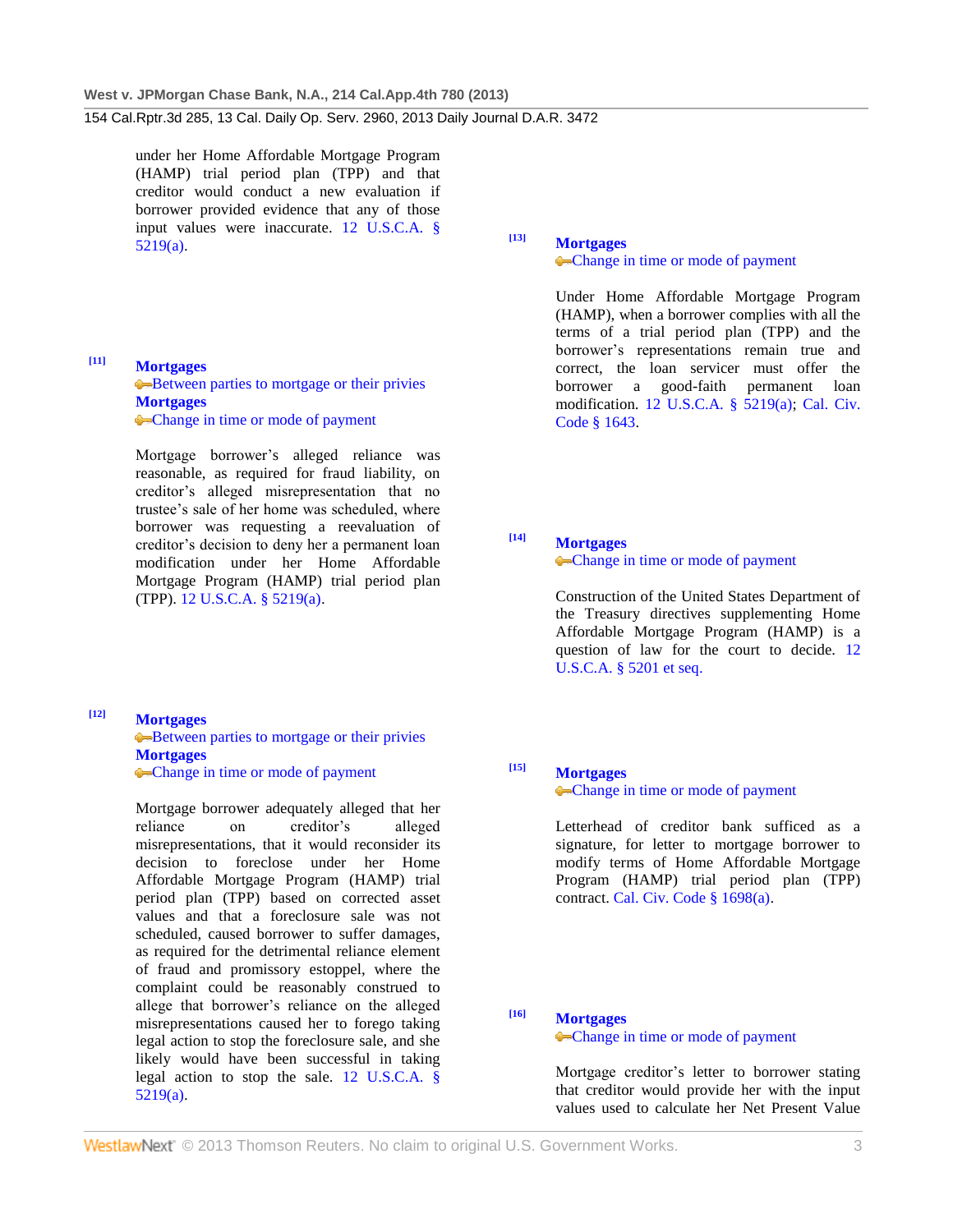(NPV) and if, within 30 days of receiving that information, borrower provided creditor with evidence that any of the input values were inaccurate, and those inaccuracies were material, creditor would conduct a new NPV evaluation constituted a modification of the contract relating to the parties' Home Affordable Mortgage Program (HAMP) trial period plan (TPP). [12 U.S.C.A. § 5219\(a\).](http://www.westlaw.com/Link/Document/FullText?findType=L&pubNum=1000546&cite=12USCAS5219&originatingDoc=Idf95addd905311e2981ea20c4f198a69&refType=SP&originationContext=document&vr=3.0&rs=cblt1.0&transitionType=DocumentItem&contextData=(sc.UserEnteredCitation)#co_pp_8b3b0000958a4)

# **[17] [Contracts](http://www.westlaw.com/Browse/Home/KeyNumber/95/View.html?docGuid=Idf95addd905311e2981ea20c4f198a69&originationContext=document&vr=3.0&rs=cblt1.0&transitionType=DocumentItem&contextData=(sc.UserEnteredCitation)) [Construction by Parties](http://www.westlaw.com/Browse/Home/KeyNumber/95k170/View.html?docGuid=Idf95addd905311e2981ea20c4f198a69&originationContext=document&vr=3.0&rs=cblt1.0&transitionType=DocumentItem&contextData=(sc.UserEnteredCitation))**

When a contract is ambiguous, a construction given to it by the acts and conduct of the parties with knowledge of its terms, before any controversy has arisen as to its meaning, is entitled to great weight, and will, when reasonable, be adopted and enforced by the court.

#### **[18] [Appeal and Error](http://www.westlaw.com/Browse/Home/KeyNumber/30/View.html?docGuid=Idf95addd905311e2981ea20c4f198a69&originationContext=document&vr=3.0&rs=cblt1.0&transitionType=DocumentItem&contextData=(sc.UserEnteredCitation)) [Reply briefs](http://www.westlaw.com/Browse/Home/KeyNumber/30k762/View.html?docGuid=Idf95addd905311e2981ea20c4f198a69&originationContext=document&vr=3.0&rs=cblt1.0&transitionType=DocumentItem&contextData=(sc.UserEnteredCitation)) [Mortgages](http://www.westlaw.com/Browse/Home/KeyNumber/266/View.html?docGuid=Idf95addd905311e2981ea20c4f198a69&originationContext=document&vr=3.0&rs=cblt1.0&transitionType=DocumentItem&contextData=(sc.UserEnteredCitation))** [Scope and mode of review](http://www.westlaw.com/Browse/Home/KeyNumber/266k669/View.html?docGuid=Idf95addd905311e2981ea20c4f198a69&originationContext=document&vr=3.0&rs=cblt1.0&transitionType=DocumentItem&contextData=(sc.UserEnteredCitation))

Court of Appeal would deem mortgage borrower's arguments made for the first time in the reply brief, that her complaint stated causes of action for conversion and slander of title, to be waived.

## **[19] [Mortgages](http://www.westlaw.com/Browse/Home/KeyNumber/266/View.html?docGuid=Idf95addd905311e2981ea20c4f198a69&originationContext=document&vr=3.0&rs=cblt1.0&transitionType=DocumentItem&contextData=(sc.UserEnteredCitation))** [Setting Aside Sale](http://www.westlaw.com/Browse/Home/KeyNumber/266k369/View.html?docGuid=Idf95addd905311e2981ea20c4f198a69&originationContext=document&vr=3.0&rs=cblt1.0&transitionType=DocumentItem&contextData=(sc.UserEnteredCitation)) **[Mortgages](http://www.westlaw.com/Browse/Home/KeyNumber/266/View.html?docGuid=Idf95addd905311e2981ea20c4f198a69&originationContext=document&vr=3.0&rs=cblt1.0&transitionType=DocumentItem&contextData=(sc.UserEnteredCitation))** [Conditions precedent](http://www.westlaw.com/Browse/Home/KeyNumber/266k369(4)/View.html?docGuid=Idf95addd905311e2981ea20c4f198a69&originationContext=document&vr=3.0&rs=cblt1.0&transitionType=DocumentItem&contextData=(sc.UserEnteredCitation))

The elements of a cause of action to set aside a foreclosure sale are (1) the trustee or mortgagee caused an illegal, fraudulent, or willfully oppressive sale of real property pursuant to a power of sale in a mortgage or deed of trust; (2) the party attacking the sale suffered prejudice or harm; and (3) the trustor or mortgagor tenders the amount of the secured indebtedness or was excused from tendering.

[1 Cases that cite this headnote](http://www.westlaw.com/Link/RelatedInformation/DocHeadnoteLink?docGuid=Idf95addd905311e2981ea20c4f198a69&headnoteId=203015784901920130522222708&originationContext=document&vr=3.0&rs=cblt1.0&transitionType=CitingReferences&contextData=(sc.UserEnteredCitation))

# **[20] [Mortgages](http://www.westlaw.com/Browse/Home/KeyNumber/266/View.html?docGuid=Idf95addd905311e2981ea20c4f198a69&originationContext=document&vr=3.0&rs=cblt1.0&transitionType=DocumentItem&contextData=(sc.UserEnteredCitation))**

[Grounds for relief in general](http://www.westlaw.com/Browse/Home/KeyNumber/266k369(2)/View.html?docGuid=Idf95addd905311e2981ea20c4f198a69&originationContext=document&vr=3.0&rs=cblt1.0&transitionType=DocumentItem&contextData=(sc.UserEnteredCitation)) **[Mortgages](http://www.westlaw.com/Browse/Home/KeyNumber/266/View.html?docGuid=Idf95addd905311e2981ea20c4f198a69&originationContext=document&vr=3.0&rs=cblt1.0&transitionType=DocumentItem&contextData=(sc.UserEnteredCitation))** [Fraud and inadequacy of price](http://www.westlaw.com/Browse/Home/KeyNumber/266k369(3)/View.html?docGuid=Idf95addd905311e2981ea20c4f198a69&originationContext=document&vr=3.0&rs=cblt1.0&transitionType=DocumentItem&contextData=(sc.UserEnteredCitation))

The "illegal, fraudulent, or willfully oppressive sale of real property" element may be satisfied by allegations that (1) the trustee or beneficiary failed to comply with the statutory procedural requirements for the notice or conduct of the sale; (2) the trustee did not have the power to foreclose; (3) the trustor was not in default, no breach had occurred, or the lender waived the breach; or (4) the deed of trust was void.

[1 Cases that cite this headnote](http://www.westlaw.com/Link/RelatedInformation/DocHeadnoteLink?docGuid=Idf95addd905311e2981ea20c4f198a69&headnoteId=203015784902020130522222708&originationContext=document&vr=3.0&rs=cblt1.0&transitionType=CitingReferences&contextData=(sc.UserEnteredCitation))

# **[21] [Mortgages](http://www.westlaw.com/Browse/Home/KeyNumber/266/View.html?docGuid=Idf95addd905311e2981ea20c4f198a69&originationContext=document&vr=3.0&rs=cblt1.0&transitionType=DocumentItem&contextData=(sc.UserEnteredCitation))**

[Restraining exercise of power](http://www.westlaw.com/Browse/Home/KeyNumber/266k338/View.html?docGuid=Idf95addd905311e2981ea20c4f198a69&originationContext=document&vr=3.0&rs=cblt1.0&transitionType=DocumentItem&contextData=(sc.UserEnteredCitation))

Trustee's sale mooted mortgage borrower's claim for injunctive relief to stay the trustee's sale.

**[22] [Mortgages](http://www.westlaw.com/Browse/Home/KeyNumber/266/View.html?docGuid=Idf95addd905311e2981ea20c4f198a69&originationContext=document&vr=3.0&rs=cblt1.0&transitionType=DocumentItem&contextData=(sc.UserEnteredCitation))**

[Necessity of record of mortgage and](http://www.westlaw.com/Browse/Home/KeyNumber/266k332/View.html?docGuid=Idf95addd905311e2981ea20c4f198a69&originationContext=document&vr=3.0&rs=cblt1.0&transitionType=DocumentItem&contextData=(sc.UserEnteredCitation))  [assignments](http://www.westlaw.com/Browse/Home/KeyNumber/266k332/View.html?docGuid=Idf95addd905311e2981ea20c4f198a69&originationContext=document&vr=3.0&rs=cblt1.0&transitionType=DocumentItem&contextData=(sc.UserEnteredCitation)) **[Mortgages](http://www.westlaw.com/Browse/Home/KeyNumber/266/View.html?docGuid=Idf95addd905311e2981ea20c4f198a69&originationContext=document&vr=3.0&rs=cblt1.0&transitionType=DocumentItem&contextData=(sc.UserEnteredCitation))** [Under mortgage](http://www.westlaw.com/Browse/Home/KeyNumber/266k340/View.html?docGuid=Idf95addd905311e2981ea20c4f198a69&originationContext=document&vr=3.0&rs=cblt1.0&transitionType=DocumentItem&contextData=(sc.UserEnteredCitation))

Recorded substitution of trustee constituted conclusive evidence that trustee had authority to conduct trustee's sale of mortgage borrower's home, even if the notice of default was signed by trustee and recorded before it became trustee.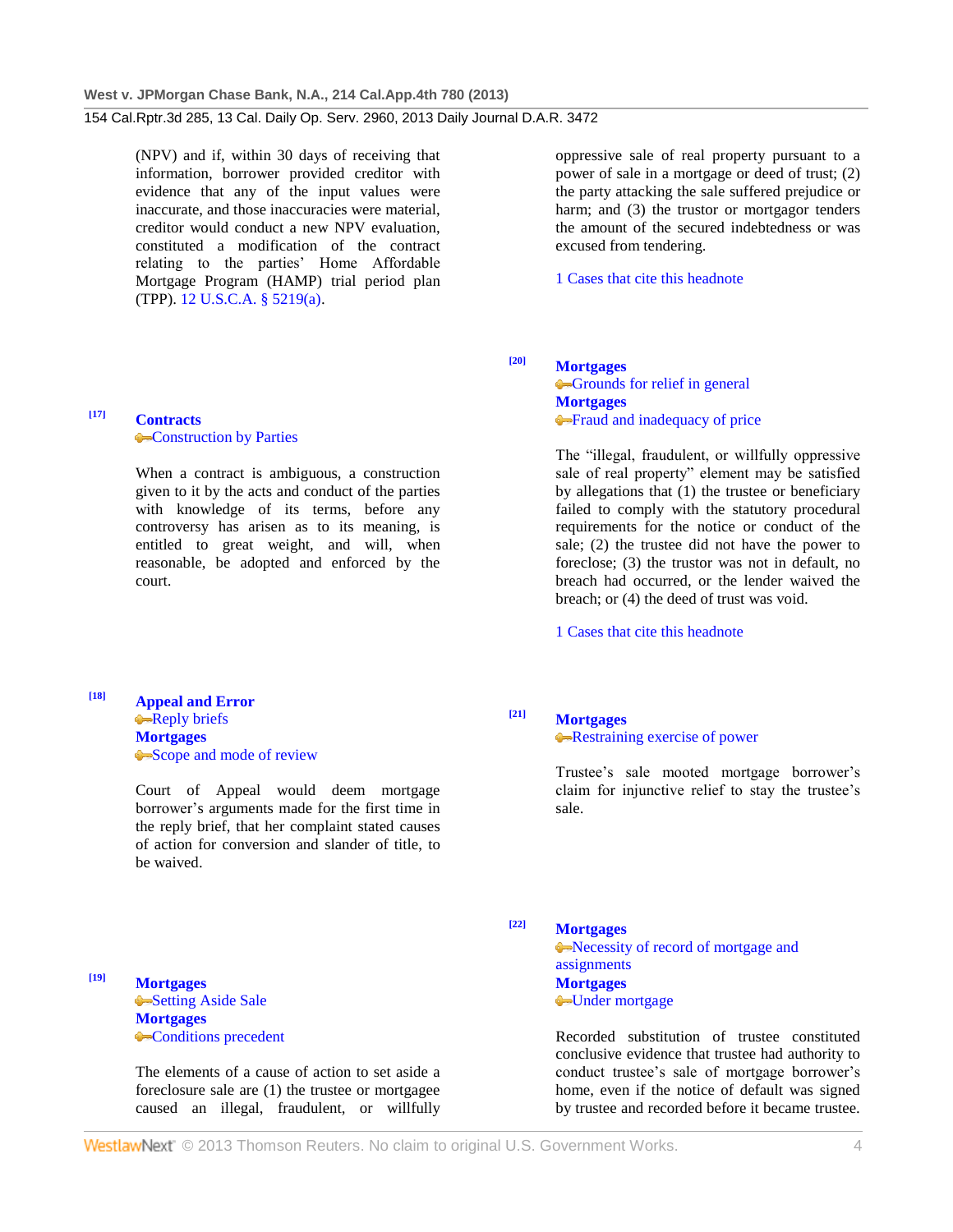#### [Cal. Civ. Code §§ 2924\(a\)\(1\),](http://www.westlaw.com/Link/Document/FullText?findType=L&pubNum=1000200&cite=CACIS2924&originatingDoc=Idf95addd905311e2981ea20c4f198a69&refType=SP&originationContext=document&vr=3.0&rs=cblt1.0&transitionType=DocumentItem&contextData=(sc.UserEnteredCitation)#co_pp_7b9b000044381) [2934a\(d\).](http://www.westlaw.com/Link/Document/FullText?findType=L&pubNum=1000200&cite=CACIS2934A&originatingDoc=Idf95addd905311e2981ea20c4f198a69&refType=SP&originationContext=document&vr=3.0&rs=cblt1.0&transitionType=DocumentItem&contextData=(sc.UserEnteredCitation)#co_pp_5ba1000067d06)

# **[23] [Mortgages](http://www.westlaw.com/Browse/Home/KeyNumber/266/View.html?docGuid=Idf95addd905311e2981ea20c4f198a69&originationContext=document&vr=3.0&rs=cblt1.0&transitionType=DocumentItem&contextData=(sc.UserEnteredCitation)) Conditions** precedent

An allegation of tender of the indebtedness is necessary when the person seeking to set aside a foreclosure sale asserts the sale is voidable due to irregularities in the sale notice or procedure. [Cal. Civ. Code § 2924g\(d\).](http://www.westlaw.com/Link/Document/FullText?findType=L&pubNum=1000200&cite=CACIS2924G&originatingDoc=Idf95addd905311e2981ea20c4f198a69&refType=SP&originationContext=document&vr=3.0&rs=cblt1.0&transitionType=DocumentItem&contextData=(sc.UserEnteredCitation)#co_pp_5ba1000067d06)

# **[24] [Mortgages](http://www.westlaw.com/Browse/Home/KeyNumber/266/View.html?docGuid=Idf95addd905311e2981ea20c4f198a69&originationContext=document&vr=3.0&rs=cblt1.0&transitionType=DocumentItem&contextData=(sc.UserEnteredCitation))**

**Conditions** precedent **[Mortgages](http://www.westlaw.com/Browse/Home/KeyNumber/266/View.html?docGuid=Idf95addd905311e2981ea20c4f198a69&originationContext=document&vr=3.0&rs=cblt1.0&transitionType=DocumentItem&contextData=(sc.UserEnteredCitation)) [Operation and effect](http://www.westlaw.com/Browse/Home/KeyNumber/266k378/View.html?docGuid=Idf95addd905311e2981ea20c4f198a69&originationContext=document&vr=3.0&rs=cblt1.0&transitionType=DocumentItem&contextData=(sc.UserEnteredCitation))** 

Mortgage borrower was required to allege tender of the indebtedness to seek to set aside the trustee's sale of her home, since any notice defects were deemed voidable rather than void, where the trustee's deed upon sale recited that the trustee complied with the deed of trust and all applicable statutory requirements of the State of California, and no inconsistent recitals appeared on the face of the trustee's deed. [Cal.](http://www.westlaw.com/Link/Document/FullText?findType=L&pubNum=1000200&cite=CACIS2924G&originatingDoc=Idf95addd905311e2981ea20c4f198a69&refType=SP&originationContext=document&vr=3.0&rs=cblt1.0&transitionType=DocumentItem&contextData=(sc.UserEnteredCitation)#co_pp_5ba1000067d06)  [Civ. Code § 2924g\(d\).](http://www.westlaw.com/Link/Document/FullText?findType=L&pubNum=1000200&cite=CACIS2924G&originatingDoc=Idf95addd905311e2981ea20c4f198a69&refType=SP&originationContext=document&vr=3.0&rs=cblt1.0&transitionType=DocumentItem&contextData=(sc.UserEnteredCitation)#co_pp_5ba1000067d06)

[1 Cases that cite this headnote](http://www.westlaw.com/Link/RelatedInformation/DocHeadnoteLink?docGuid=Idf95addd905311e2981ea20c4f198a69&headnoteId=203015784902420130522222708&originationContext=document&vr=3.0&rs=cblt1.0&transitionType=CitingReferences&contextData=(sc.UserEnteredCitation))

# **[25] [Quieting Title](http://www.westlaw.com/Browse/Home/KeyNumber/318/View.html?docGuid=Idf95addd905311e2981ea20c4f198a69&originationContext=document&vr=3.0&rs=cblt1.0&transitionType=DocumentItem&contextData=(sc.UserEnteredCitation))**

**[Adverse claim of title](http://www.westlaw.com/Browse/Home/KeyNumber/318k6/View.html?docGuid=Idf95addd905311e2981ea20c4f198a69&originationContext=document&vr=3.0&rs=cblt1.0&transitionType=DocumentItem&contextData=(sc.UserEnteredCitation)) [Quieting Title](http://www.westlaw.com/Browse/Home/KeyNumber/318/View.html?docGuid=Idf95addd905311e2981ea20c4f198a69&originationContext=document&vr=3.0&rs=cblt1.0&transitionType=DocumentItem&contextData=(sc.UserEnteredCitation))** [Deeds, mortgages, and other written](http://www.westlaw.com/Browse/Home/KeyNumber/318k7(2)/View.html?docGuid=Idf95addd905311e2981ea20c4f198a69&originationContext=document&vr=3.0&rs=cblt1.0&transitionType=DocumentItem&contextData=(sc.UserEnteredCitation))  [instruments](http://www.westlaw.com/Browse/Home/KeyNumber/318k7(2)/View.html?docGuid=Idf95addd905311e2981ea20c4f198a69&originationContext=document&vr=3.0&rs=cblt1.0&transitionType=DocumentItem&contextData=(sc.UserEnteredCitation))

Mortgage borrower could not quiet title to her home against creditor after trustee's sale, where creditor no longer held title to the property. [Cal.](http://www.westlaw.com/Link/Document/FullText?findType=L&pubNum=1000201&cite=CACPS761.020&originatingDoc=Idf95addd905311e2981ea20c4f198a69&refType=SP&originationContext=document&vr=3.0&rs=cblt1.0&transitionType=DocumentItem&contextData=(sc.UserEnteredCitation)#co_pp_4b24000003ba5)  [Civ. Proc. Code § 761.020\(c\).](http://www.westlaw.com/Link/Document/FullText?findType=L&pubNum=1000201&cite=CACPS761.020&originatingDoc=Idf95addd905311e2981ea20c4f198a69&refType=SP&originationContext=document&vr=3.0&rs=cblt1.0&transitionType=DocumentItem&contextData=(sc.UserEnteredCitation)#co_pp_4b24000003ba5)

# **[26] [Evidence](http://www.westlaw.com/Browse/Home/KeyNumber/157/View.html?docGuid=Idf95addd905311e2981ea20c4f198a69&originationContext=document&vr=3.0&rs=cblt1.0&transitionType=DocumentItem&contextData=(sc.UserEnteredCitation))**

#### Official [proceedings and acts](http://www.westlaw.com/Browse/Home/KeyNumber/157k48/View.html?docGuid=Idf95addd905311e2981ea20c4f198a69&originationContext=document&vr=3.0&rs=cblt1.0&transitionType=DocumentItem&contextData=(sc.UserEnteredCitation))

A court may take judicial notice of a recorded deed.

# **[27] [Estoppel](http://www.westlaw.com/Browse/Home/KeyNumber/156/View.html?docGuid=Idf95addd905311e2981ea20c4f198a69&originationContext=document&vr=3.0&rs=cblt1.0&transitionType=DocumentItem&contextData=(sc.UserEnteredCitation))**

#### [Future events; promissory estoppel](http://www.westlaw.com/Browse/Home/KeyNumber/156k85/View.html?docGuid=Idf95addd905311e2981ea20c4f198a69&originationContext=document&vr=3.0&rs=cblt1.0&transitionType=DocumentItem&contextData=(sc.UserEnteredCitation))

The elements of promissory estoppel are (1) a promise, (2) the promisor should reasonably expect the promise to induce action or forbearance on the part of the promisee or a third person, (3) the promise induces action or forbearance by the promisee or a third person, and (4) injustice can be avoided only by enforcement of the promise.

**[28] [Estoppel](http://www.westlaw.com/Browse/Home/KeyNumber/156/View.html?docGuid=Idf95addd905311e2981ea20c4f198a69&originationContext=document&vr=3.0&rs=cblt1.0&transitionType=DocumentItem&contextData=(sc.UserEnteredCitation))**

#### [Future events; promissory estoppel](http://www.westlaw.com/Browse/Home/KeyNumber/156k85/View.html?docGuid=Idf95addd905311e2981ea20c4f198a69&originationContext=document&vr=3.0&rs=cblt1.0&transitionType=DocumentItem&contextData=(sc.UserEnteredCitation))

For promissory estoppel, the promise must be clear and unambiguous in its terms.

# **[29] [Estoppel](http://www.westlaw.com/Browse/Home/KeyNumber/156/View.html?docGuid=Idf95addd905311e2981ea20c4f198a69&originationContext=document&vr=3.0&rs=cblt1.0&transitionType=DocumentItem&contextData=(sc.UserEnteredCitation))**

#### [Future events; promissory estoppel](http://www.westlaw.com/Browse/Home/KeyNumber/156k85/View.html?docGuid=Idf95addd905311e2981ea20c4f198a69&originationContext=document&vr=3.0&rs=cblt1.0&transitionType=DocumentItem&contextData=(sc.UserEnteredCitation))

For promissory estoppel, the promise need only be definite enough that a court can determine the scope of the duty, and the limits of performance must be sufficiently defined to provide a rational basis for the assessment of damages.

**[30] [Estoppel](http://www.westlaw.com/Browse/Home/KeyNumber/156/View.html?docGuid=Idf95addd905311e2981ea20c4f198a69&originationContext=document&vr=3.0&rs=cblt1.0&transitionType=DocumentItem&contextData=(sc.UserEnteredCitation))**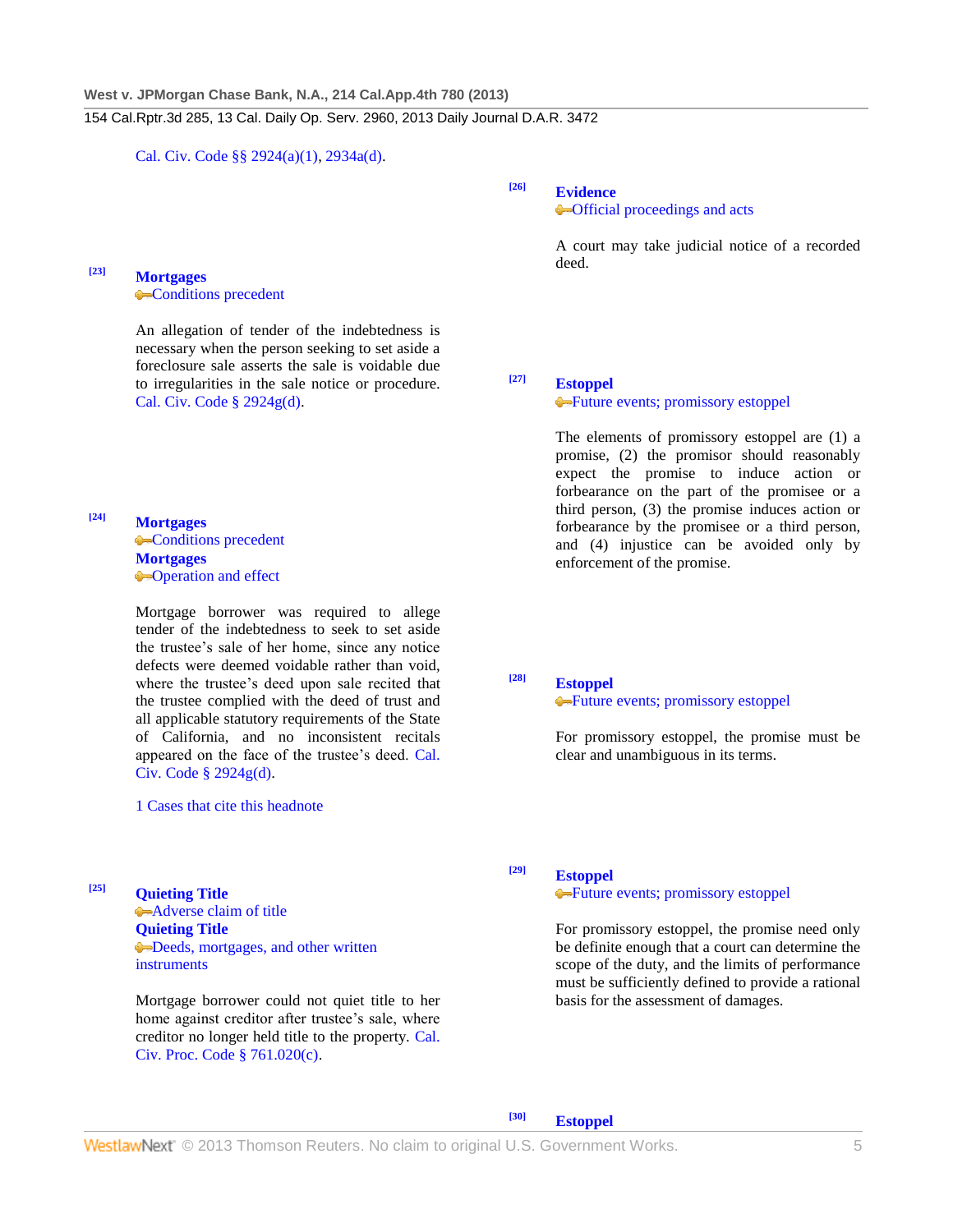[Future events; promissory estoppel](http://www.westlaw.com/Browse/Home/KeyNumber/156k85/View.html?docGuid=Idf95addd905311e2981ea20c4f198a69&originationContext=document&vr=3.0&rs=cblt1.0&transitionType=DocumentItem&contextData=(sc.UserEnteredCitation)) **[Mortgages](http://www.westlaw.com/Browse/Home/KeyNumber/266/View.html?docGuid=Idf95addd905311e2981ea20c4f198a69&originationContext=document&vr=3.0&rs=cblt1.0&transitionType=DocumentItem&contextData=(sc.UserEnteredCitation))** [Between parties to mortgage or their privies](http://www.westlaw.com/Browse/Home/KeyNumber/266k216/View.html?docGuid=Idf95addd905311e2981ea20c4f198a69&originationContext=document&vr=3.0&rs=cblt1.0&transitionType=DocumentItem&contextData=(sc.UserEnteredCitation)) **[Mortgages](http://www.westlaw.com/Browse/Home/KeyNumber/266/View.html?docGuid=Idf95addd905311e2981ea20c4f198a69&originationContext=document&vr=3.0&rs=cblt1.0&transitionType=DocumentItem&contextData=(sc.UserEnteredCitation))** [Change in time or mode of payment](http://www.westlaw.com/Browse/Home/KeyNumber/266k306/View.html?docGuid=Idf95addd905311e2981ea20c4f198a69&originationContext=document&vr=3.0&rs=cblt1.0&transitionType=DocumentItem&contextData=(sc.UserEnteredCitation))

Mortgage creditor made promises to borrower which were definite enough for promissory estoppel, in promising that it had offered her a trial loan modification under Home Affordable Mortgage Program (HAMP) guidelines, that during the trial modification period creditor would not pursue foreclosure, that it would reevaluate the denial of a permanent loan modification if borrower timely submitted evidence the Net Present Value (NPV) input values used by creditor were inaccurate, that borrower could resubmit her updated financial data for reevaluation for HAMP modification, and that there was no foreclosure sale date or sale scheduled. [12 U.S.C.A. § 5219\(a\).](http://www.westlaw.com/Link/Document/FullText?findType=L&pubNum=1000546&cite=12USCAS5219&originatingDoc=Idf95addd905311e2981ea20c4f198a69&refType=SP&originationContext=document&vr=3.0&rs=cblt1.0&transitionType=DocumentItem&contextData=(sc.UserEnteredCitation)#co_pp_8b3b0000958a4)

**[31] [Antitrust and Trade Regulation](http://www.westlaw.com/Browse/Home/KeyNumber/29T/View.html?docGuid=Idf95addd905311e2981ea20c4f198a69&originationContext=document&vr=3.0&rs=cblt1.0&transitionType=DocumentItem&contextData=(sc.UserEnteredCitation)) •**[Fraud; deceit; knowledge and intent](http://www.westlaw.com/Browse/Home/KeyNumber/29Tk136/View.html?docGuid=Idf95addd905311e2981ea20c4f198a69&originationContext=document&vr=3.0&rs=cblt1.0&transitionType=DocumentItem&contextData=(sc.UserEnteredCitation)) **[Antitrust and Trade Regulation](http://www.westlaw.com/Browse/Home/KeyNumber/29T/View.html?docGuid=Idf95addd905311e2981ea20c4f198a69&originationContext=document&vr=3.0&rs=cblt1.0&transitionType=DocumentItem&contextData=(sc.UserEnteredCitation))** [Reliance; causation; injury, loss, or damage](http://www.westlaw.com/Browse/Home/KeyNumber/29Tk138/View.html?docGuid=Idf95addd905311e2981ea20c4f198a69&originationContext=document&vr=3.0&rs=cblt1.0&transitionType=DocumentItem&contextData=(sc.UserEnteredCitation))

> A fraudulent practice under the Unfair Competition Law (UCL) requires only a showing that members of the public are likely to be deceived, and can be shown even without allegations of actual deception, reasonable reliance, and damage. [Cal. Bus. & Prof. Code §](http://www.westlaw.com/Link/Document/FullText?findType=L&pubNum=1000199&cite=CABPS17200&originatingDoc=Idf95addd905311e2981ea20c4f198a69&refType=LQ&originationContext=document&vr=3.0&rs=cblt1.0&transitionType=DocumentItem&contextData=(sc.UserEnteredCitation))  [17200 et seq.](http://www.westlaw.com/Link/Document/FullText?findType=L&pubNum=1000199&cite=CABPS17200&originatingDoc=Idf95addd905311e2981ea20c4f198a69&refType=LQ&originationContext=document&vr=3.0&rs=cblt1.0&transitionType=DocumentItem&contextData=(sc.UserEnteredCitation))

a borrower's right and ability to challenge the bank's calculation of the Net Present Value (NPV), making misrepresentations about pending foreclosure sales, and wrongfully having trustee's sales conducted when the borrower was in compliance with a TPP established an unfair business practice under the Unfair Competition Law (UCL). [12 U.S.C.A. §](http://www.westlaw.com/Link/Document/FullText?findType=L&pubNum=1000546&cite=12USCAS5219&originatingDoc=Idf95addd905311e2981ea20c4f198a69&refType=SP&originationContext=document&vr=3.0&rs=cblt1.0&transitionType=DocumentItem&contextData=(sc.UserEnteredCitation)#co_pp_8b3b0000958a4)  [5219\(a\);](http://www.westlaw.com/Link/Document/FullText?findType=L&pubNum=1000546&cite=12USCAS5219&originatingDoc=Idf95addd905311e2981ea20c4f198a69&refType=SP&originationContext=document&vr=3.0&rs=cblt1.0&transitionType=DocumentItem&contextData=(sc.UserEnteredCitation)#co_pp_8b3b0000958a4) [Cal. Bus. & Prof. Code § 17200 et seq.](http://www.westlaw.com/Link/Document/FullText?findType=L&pubNum=1000199&cite=CABPS17200&originatingDoc=Idf95addd905311e2981ea20c4f198a69&refType=LQ&originationContext=document&vr=3.0&rs=cblt1.0&transitionType=DocumentItem&contextData=(sc.UserEnteredCitation)) *See* [5 Witkin, Summary of Cal. Law \(10th ed.](http://www.westlaw.com/Link/Document/FullText?findType=Y&serNum=0305872913&pubNum=0155638&originationContext=document&vr=3.0&rs=cblt1.0&transitionType=DocumentItem&contextData=(sc.UserEnteredCitation))  [2005\) Torts, § 773 et seq.](http://www.westlaw.com/Link/Document/FullText?findType=Y&serNum=0305872913&pubNum=0155638&originationContext=document&vr=3.0&rs=cblt1.0&transitionType=DocumentItem&contextData=(sc.UserEnteredCitation))

Appeal from a judgment of the Superior Court of Orange County, [Gregory Munoz,](http://www.westlaw.com/Link/Document/FullText?findType=h&pubNum=176284&cite=0245418201&originatingDoc=Idf95addd905311e2981ea20c4f198a69&refType=RQ&originationContext=document&vr=3.0&rs=cblt1.0&transitionType=DocumentItem&contextData=(sc.UserEnteredCitation)) Judge. Affirmed in part, reversed in part, and remanded. (Super. Ct. No. 30–2010–00425322)

#### **Attorneys and Law Firms**

Genevieve West, in pro. per., for Plaintiff and Appellant.

AlvaradoSmith, [John M. Sorich,](http://www.westlaw.com/Link/Document/FullText?findType=h&pubNum=176284&cite=0112722901&originatingDoc=Idf95addd905311e2981ea20c4f198a69&refType=RQ&originationContext=document&vr=3.0&rs=cblt1.0&transitionType=DocumentItem&contextData=(sc.UserEnteredCitation)) [S. Christopher Yoo,](http://www.westlaw.com/Link/Document/FullText?findType=h&pubNum=176284&cite=0254365501&originatingDoc=Idf95addd905311e2981ea20c4f198a69&refType=RQ&originationContext=document&vr=3.0&rs=cblt1.0&transitionType=DocumentItem&contextData=(sc.UserEnteredCitation)) Santa Ana, [Yunnie Youn Ahn,](http://www.westlaw.com/Link/Document/FullText?findType=h&pubNum=176284&cite=0434031701&originatingDoc=Idf95addd905311e2981ea20c4f198a69&refType=RQ&originationContext=document&vr=3.0&rs=cblt1.0&transitionType=DocumentItem&contextData=(sc.UserEnteredCitation)) Fountain Valley, and [Jenny L. Merris,](http://www.westlaw.com/Link/Document/FullText?findType=h&pubNum=176284&cite=0423078901&originatingDoc=Idf95addd905311e2981ea20c4f198a69&refType=RQ&originationContext=document&vr=3.0&rs=cblt1.0&transitionType=DocumentItem&contextData=(sc.UserEnteredCitation)) Santa Ana, for Defendant and Respondent.

#### **Opinion**

**\*\*290** [FYBEL,](http://www.westlaw.com/Link/Document/FullText?findType=h&pubNum=176284&cite=0205099201&originatingDoc=Idf95addd905311e2981ea20c4f198a69&refType=RQ&originationContext=document&vr=3.0&rs=cblt1.0&transitionType=DocumentItem&contextData=(sc.UserEnteredCitation)) J.

#### **OPINION**

#### **\*785 INTRODUCTION**

As authorized by Congress, the United States Department of the Treasury implemented the Home Affordable Mortgage Program (HAMP) to help homeowners avoid foreclosure during the housing market crisis of 2008. "The goal of HAMP is to provide relief to borrowers who have defaulted on their mortgage payments or who are likely to default by reducing mortgage payments to sustainable levels, without discharging any of the underlying debt." (*[Bosque v. Wells Fargo Bank, N.A.](http://www.westlaw.com/Link/Document/FullText?findType=Y&serNum=2024511741&pubNum=0004637&originationContext=document&vr=3.0&rs=cblt1.0&transitionType=DocumentItem&contextData=(sc.UserEnteredCitation)#co_pp_sp_4637_347)* [\(D.Mass. 2011\) 762 F.Supp.2d 342, 347.](http://www.westlaw.com/Link/Document/FullText?findType=Y&serNum=2024511741&pubNum=0004637&originationContext=document&vr=3.0&rs=cblt1.0&transitionType=DocumentItem&contextData=(sc.UserEnteredCitation)#co_pp_sp_4637_347))

# **[32] [Antitrust and Trade Regulation](http://www.westlaw.com/Browse/Home/KeyNumber/29T/View.html?docGuid=Idf95addd905311e2981ea20c4f198a69&originationContext=document&vr=3.0&rs=cblt1.0&transitionType=DocumentItem&contextData=(sc.UserEnteredCitation))**

[Finance and banking in general; lending](http://www.westlaw.com/Browse/Home/KeyNumber/29Tk209/View.html?docGuid=Idf95addd905311e2981ea20c4f198a69&originationContext=document&vr=3.0&rs=cblt1.0&transitionType=DocumentItem&contextData=(sc.UserEnteredCitation)) **[Antitrust and Trade Regulation](http://www.westlaw.com/Browse/Home/KeyNumber/29T/View.html?docGuid=Idf95addd905311e2981ea20c4f198a69&originationContext=document&vr=3.0&rs=cblt1.0&transitionType=DocumentItem&contextData=(sc.UserEnteredCitation))** [Practices prohibited or required in general](http://www.westlaw.com/Browse/Home/KeyNumber/29Tk213/View.html?docGuid=Idf95addd905311e2981ea20c4f198a69&originationContext=document&vr=3.0&rs=cblt1.0&transitionType=DocumentItem&contextData=(sc.UserEnteredCitation))

Mortgage creditor's alleged acts of engaging in a practice of making trial period plans (TPP) that did not comply with Home Affordable Mortgage Program (HAMP) guidelines and the United States Department of the Treasury directives, making misrepresentations regarding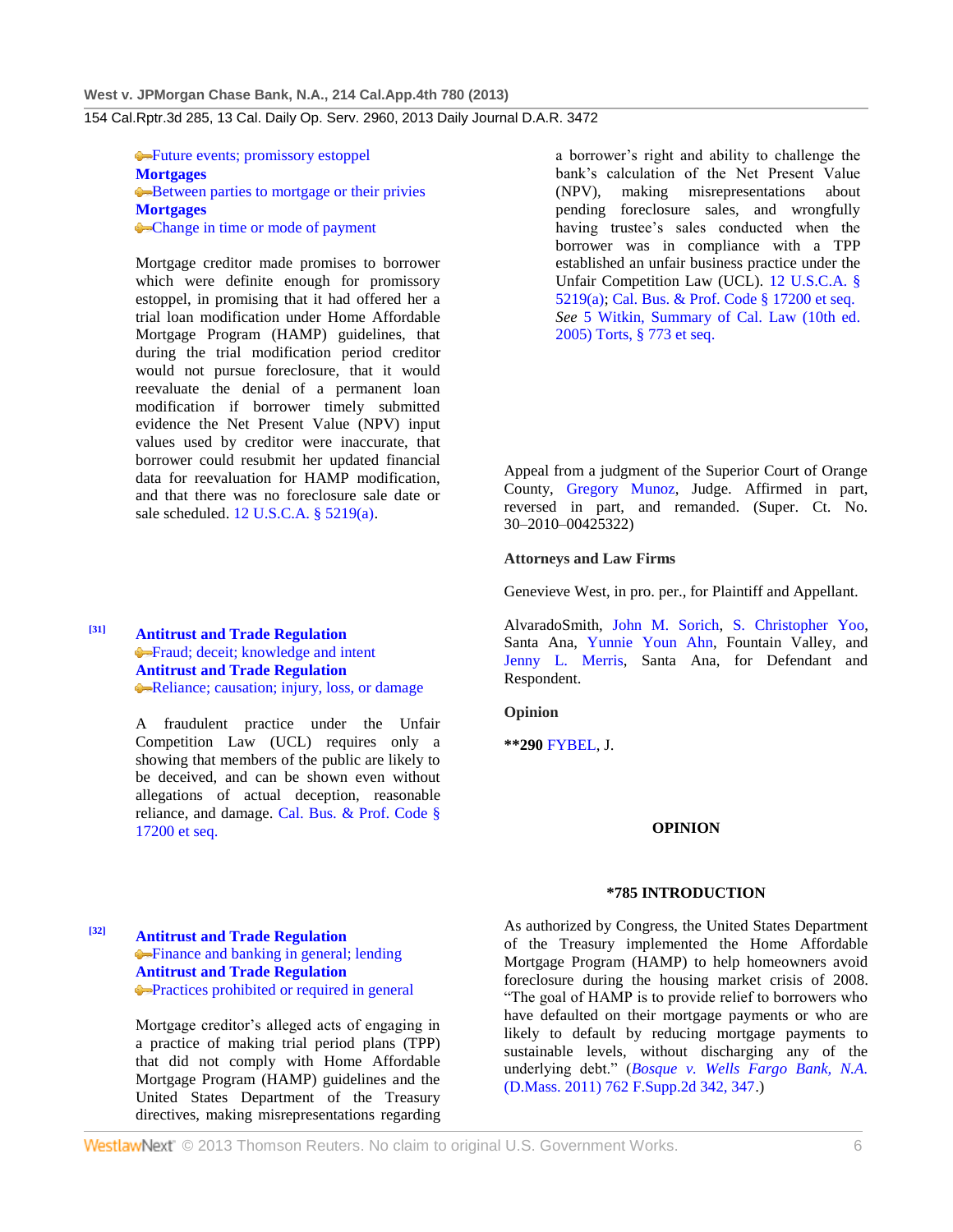**\*786** After her home loan went into default, plaintiff Genevieve West agreed to a trial period plan (TPP), a form of temporary loan payment reduction under HAMP, from defendant JPMorgan Chase Bank, N.A. (Chase Bank), $\frac{1}{2}$  which had acquired her loan from the original lender. West complied with the terms of the TPP, and timely made every reduced monthly payment on her loan during the trial period and afterwards. Nonetheless, Chase Bank denied West a permanent loan modification, and West's home was sold at a trustee's sale just two days after Chase Bank told her, so West alleged, that no foreclosure sale was scheduled.

West brought this lawsuit alleging fraud, breach of written contract, promissory estoppel, and other causes of action, against Chase Bank. The trial court sustained without leave to amend Chase Bank's demurrer to the third amended complaint, and West appealed from the subsequent judgment. We hold that West stated causes of action for fraud, negligent misrepresentation, breach of written contract, promissory estoppel, and unfair competition, and therefore reverse the judgment on those causes of action. We affirm only on the causes of action for conversion, to set aside or vacate void trustee sale, for slander of title, and to quiet title.

**[1]**In holding that West stated a cause of action for breach of written contract, we agree with the analysis and interpretation of HAMP presented in the recent opinion of the United States Court of Appeals for the Seventh Circuit in *[Wigod v. Wells Fargo Bank, N.A.](http://www.westlaw.com/Link/Document/FullText?findType=Y&serNum=2027271756&pubNum=0000506&originationContext=document&vr=3.0&rs=cblt1.0&transitionType=DocumentItem&contextData=(sc.UserEnteredCitation)#co_pp_sp_506_556)* (7th Cir.2012) 673 [F.3d 547, 556–557](http://www.westlaw.com/Link/Document/FullText?findType=Y&serNum=2027271756&pubNum=0000506&originationContext=document&vr=3.0&rs=cblt1.0&transitionType=DocumentItem&contextData=(sc.UserEnteredCitation)#co_pp_sp_506_556) (*Wigod* ). Core to our decision is the court's conclusion in *Wigod, supra,* [673 F.3d at page 557,](http://www.westlaw.com/Link/Document/FullText?findType=Y&serNum=2027271756&pubNum=0000506&originationContext=document&vr=3.0&rs=cblt1.0&transitionType=DocumentItem&contextData=(sc.UserEnteredCitation)#co_pp_sp_506_557) that when a borrower complies with all the terms of a TPP, and the borrower's representations remain true and correct, the loan servicer must offer the borrower a permanent loan modification. As a party to a TPP, a borrower may sue the lender or loan servicer for its breach. (*Id.* [at p. 559, fn. 4.](http://www.westlaw.com/Link/Document/FullText?findType=Y&serNum=2027271756&pubNum=0000506&originationContext=document&vr=3.0&rs=cblt1.0&transitionType=DocumentItem&contextData=(sc.UserEnteredCitation)#co_pp_sp_506_559)) Because West complied with all the terms of the TPP, Chase Bank had to offer her a permanent loan modification.

#### **HAMP**

To explain HAMP, we quote extensively from *Wigod,supra,* [673 F.3d at pages 556–557:](http://www.westlaw.com/Link/Document/FullText?findType=Y&serNum=2027271756&pubNum=0000506&originationContext=document&vr=3.0&rs=cblt1.0&transitionType=DocumentItem&contextData=(sc.UserEnteredCitation)#co_pp_sp_506_556)

"In response to rapidly deteriorating financial market conditions in the late summer and early fall of 2008, Congress enacted the Emergency Economic Stabilization Act, [P.L. 110–343, 122 Stat. 3765.](http://www.westlaw.com/Link/Document/FullText?findType=l&pubNum=1077005&cite=UUID(IB89DAD7093-C311DD9493C-24B253780BC)&originationContext=document&vr=3.0&rs=cblt1.0&transitionType=DocumentItem&contextData=(sc.UserEnteredCitation)) The centerpiece of the Act **\*787** was the Troubled Asset Relief Program (TARP), which required the Secretary of the Treasury, among many other duties and powers, to 'implement a plan that seeks to maximize **\*\*291** assistance for homeowners and ... encourage the servicers of the underlying mortgages ... to take advantage of ... available programs to minimize foreclosures.' [12 U.S.C. § 5219\(a\).](http://www.westlaw.com/Link/Document/FullText?findType=L&pubNum=1000546&cite=12USCAS5219&originatingDoc=Idf95addd905311e2981ea20c4f198a69&refType=SP&originationContext=document&vr=3.0&rs=cblt1.0&transitionType=DocumentItem&contextData=(sc.UserEnteredCitation)#co_pp_8b3b0000958a4) Congress also granted the Secretary the authority to 'use loan guarantees and credit enhancements to facilitate loan modifications to prevent avoidable foreclosures.' *Id.*

"Pursuant to this authority, in February 2009 the Secretary set aside up to \$50 billion of TARP funds to induce lenders to refinance mortgages with more favorable interest rates and thereby allow homeowners to avoid foreclosure. The Secretary negotiated Servicer Participation Agreements (SPAs) with dozens of home loan servicers.... Under the terms of the SPAs, servicers agreed to identify homeowners who were in default or would likely soon be in default on their mortgage payments, and to modify the loans of those eligible under the program. In exchange, servicers would receive a \$1,000 payment for each permanent modification, along with other incentives. The SPAs stated that servicers 'shall perform the loan modification ... described in ... the Program guidelines and procedures issued by the Treasury ... and ... any supplemental documentation, instructions, bulletins, letters, directives, or other communications ... issued by the Treasury.' In such supplemental guidelines, Treasury directed servicers to determine each borrower's eligibility for a modification by following what amounted to a three-step process:

"First, the borrower had to meet certain threshold requirements, including that the loan originated on or before January 1, 2009; it was secured by the borrower's primary residence; the mortgage payments were more than 31 percent of the borrower's monthly income; and, for a one-unit home, the current unpaid principal balance was no greater than \$729,750.

"Second, the servicer calculated a modification using a 'waterfall' method, applying enumerated changes in a specified order until the borrower's monthly mortgage payment ratio dropped 'as close as possible to 31 percent.'

"Third, the servicer applied a Net Present Value (NPV) test to assess whether the modified mortgage's value to the servicer would be greater than the return on the mortgage if unmodified. The NPV test is 'essentially an accounting calculation to determine whether it is more profitable to modify the loan or allow the loan to go into foreclosure.' [Citation.] If the NPV result was negative—that is, the value of the modified mortgage

WestlawNext<sup>®</sup> © 2013 Thomson Reuters. No claim to original U.S. Government Works. 7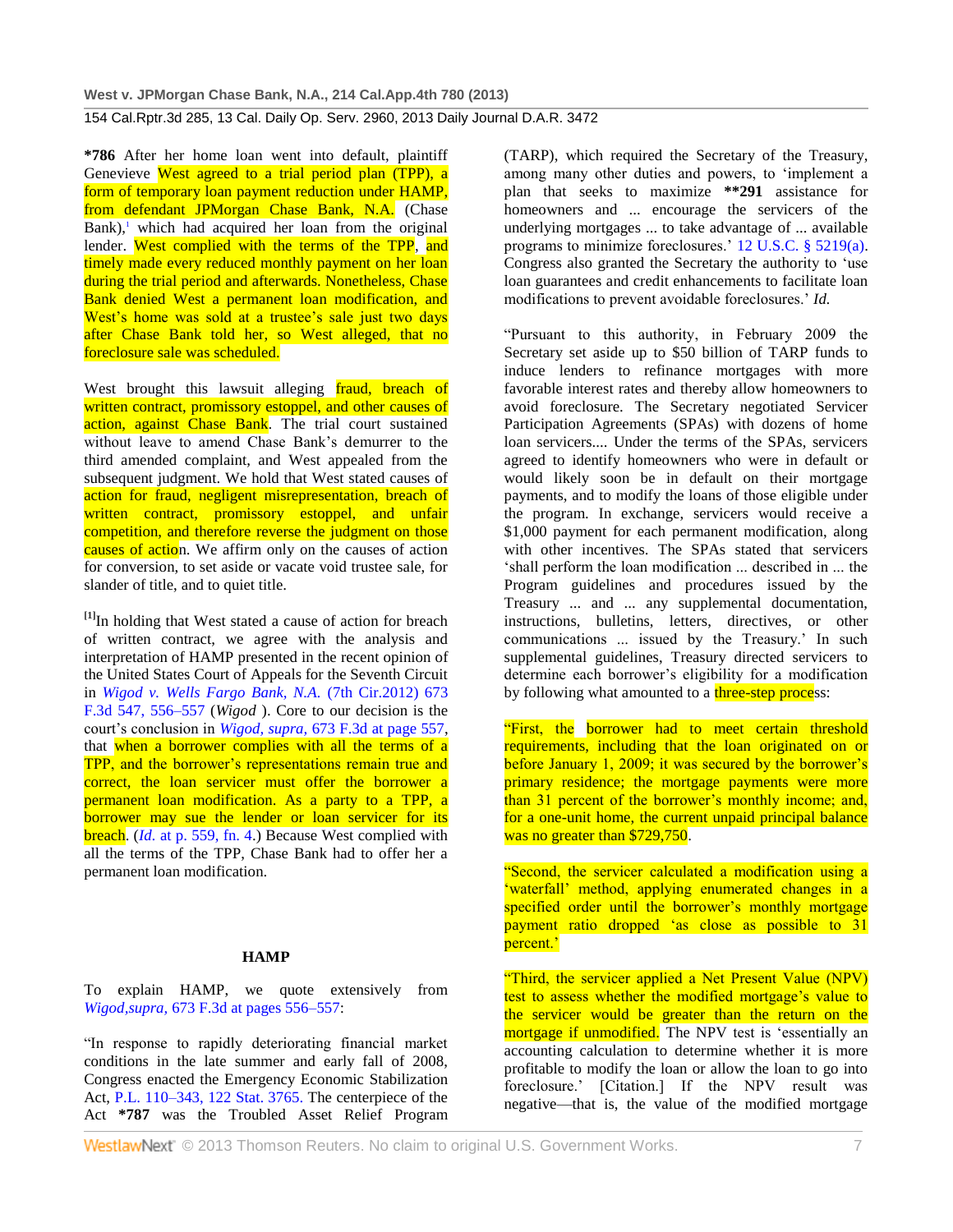would be lower than the servicer's expected return after foreclosure—the servicer was not obliged to offer a modification. If the NPV was positive, however, the **\*788** Treasury directives said that 'the servicer MUST offer the modification.' Supplemental Directive 09–01. [¶] ... [¶]

"Where a borrower qualified for a HAMP loan modification, the modification process itself consisted of two stages. After determining a borrower was eligible, the servicer implemented a Trial Period Plan (TPP) under the new loan repayment terms it formulated using the waterfall method. The trial period under the TPP lasted three or more months, during which time the lender 'must service the mortgage loan ... in the same manner as it would service a loan in forbearance. Supplemental Directive 09–01. After the trial period, if the borrower complied with all terms of the TPP Agreement—including making all required payments and providing all required documentation—and if the borrower's representations remained true and correct, *the servicer had to offer a permanent modification.* See Supplemental Directive 09–01 ('If the borrower complies with the terms and conditions of the **\*\*292** [TPP], the loan modification will become effective on the first day of the month following the trial period....')." (Fourth ellipsis & italics added, fn. omitted.)

In *Wigod, supra,* [673 F.3d at pages 576–586,](http://www.westlaw.com/Link/Document/FullText?findType=Y&serNum=2027271756&pubNum=0000506&originationContext=document&vr=3.0&rs=cblt1.0&transitionType=DocumentItem&contextData=(sc.UserEnteredCitation)#co_pp_sp_506_576) the Seventh Circuit Court of Appeals concluded HAMP does not preempt or otherwise displace state law causes of action. The court also recognized a borrower may assert state law claims, such as breach of contract, based directly on a TPP agreement because the borrower is in direct privity with the lender or loan servicer. (*Wigod, supra,* at p. 559  $\&$  fn. 4.) We do not address whether HAMP creates a private right of action because West has asserted only California state law claims.

#### **ALLEGATIONS**

West's third amended complaint alleged the following facts.

West obtained an adjustable rate home loan in the sum of \$645,000, secured by a deed of trust on her home. The deed of trust, which was recorded in September 2006, named Washington Mutual Bank, F.A. (Washington Mutual), as the lender and beneficiary, California Reconveyance Company as the trustee, and West as the borrower. In 2008, Chase Bank acquired Washington Mutual and purchased certain of its assets, including West's loan.

West failed to make payments on the home loan. As a consequence, a notice of default and election to sell under the deed of trust was recorded in March 2009. According to the notice of default, West was \$17,795.91 in arrears as of March 17, 2009.

**\*789** In April 2009, a substitution of trustee was recorded. It named Quality Loan Service Corporation (QLSC) as trustee in place of California Reconveyance Company.

In July 2009, Washington Mutual informed West she had been approved for a TPP, which Washington Mutual called a "Trial Plan Agreement." The approval letter stated: "Since you have told us you're committed to pursuing a stay-in-home option, you have been approved for a Trial Plan Agreement. If you comply with all the terms of this Agreement, we'll consider a permanent workout solution for your loan once the Trial Plan has been completed." In August 2009, West entered into the Trial Plan Agreement with Washington Mutual. The Trial Plan Agreement required West to make an initial payment of \$1,931.86 by August 1, 2009, and additional payments in that amount on September 1 and October 1. The Trial Plan Agreement stated: "If you do not make your payments on time, or if any of your payments are returned for nonsufficient funds, this Agreement will be in breach and collection and/or foreclosure activity will resume."

West made all three payments under the Trial Plan Agreement and continued thereafter to make monthly payments in the required amount. In January 2010 and again in March 2010, Chase Bank confirmed receipt of documents that West had submitted in support of her request for a permanent loan modification under HAMP. In the letters confirming receipt of those documents, Chase Bank advised West to "continue to make your trial period payments on time."

By letter dated April 5, 2010, Chase Bank notified West that "we have determined that you do not qualify for a modification through the Making Home Affordable ('MHA') modification program or through other modification programs offered by Chase at this time." Chase Bank's determination was based on a calculation of West's "Net Present Value" (NPV) under a formula developed by the Department of the Treasury. The letter stated: "If we receive a request from you **\*\*293** within thirty (30) calendar days from the date of this letter, we will provide you with the date the NPV calculation was completed and the input values noted below. If, within thirty (30) calendar days of receiving this information you provide us with evidence that any of these input values are inaccurate, and those inaccuracies are material, for

**WestlawNext** © 2013 Thomson Reuters. No claim to original U.S. Government Works. 68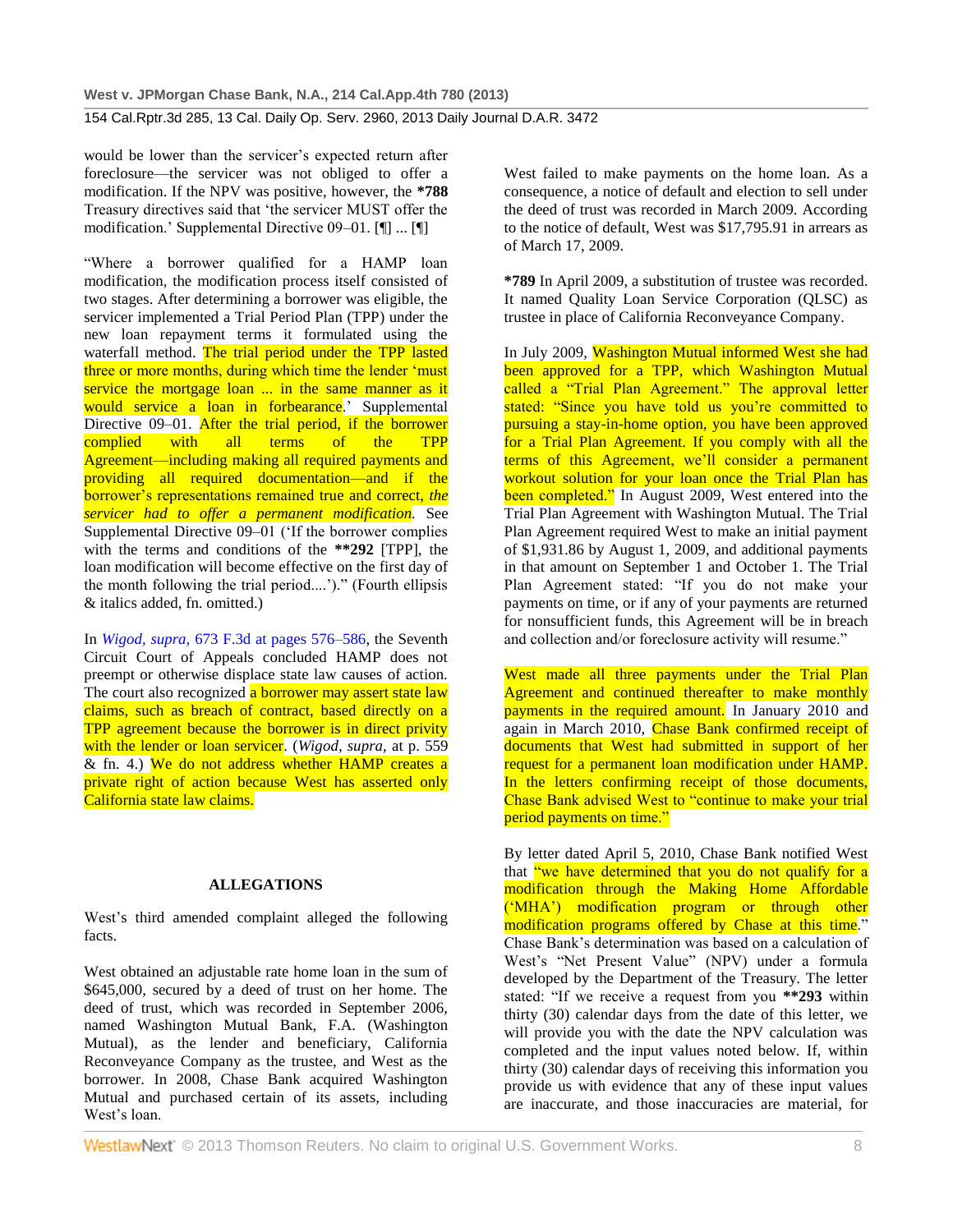example a significant difference in your gross monthly income or an inaccurate zip code, we will conduct a new NPV evaluation. While there is no guarantee that a new NPV evaluation will result in the owner of your Loan approving a modification, we want to ensure that the NPV evaluation is based on accurate information."

**\*790** On April 8, 2010, West "and or" her representative contacted Chase Bank, informed the bank it had used outdated financial information, and requested a "re-evaluation" (boldface & underscoring omitted) using updated financial information. Chase Bank did not send West the NPV data and input values that she had requested.

On May 24, 2010, West again informed Chase Bank that it had used outdated financial information and that she would submit "updated financial information, and any other information necessary to make the input data accurate." West alleged: "On or about May 24, 2010, [West] and or her representative conducted a conference call with the loan modification department of CHASE BANK, who [*sic* ] agreed and **promised** [West] that [she] could resubmit her updated financial data for re-evaluation for HAMP modification solutions, and that there was no foreclosure sale date or sale scheduled."<sup>2</sup> (Boldface & underscoring omitted.)

Also on May 24, West made her 10th reduced payment of \$1,931.86, which Chase Bank rejected and returned to her.

Although Chase Bank had told West no foreclosure sale had been scheduled, her home was sold at a trustee's sale conducted on May 26, 2010. "In violation of its promises and said letter, and HAMP rules (and Supplemental Directives), two (2) days later, CHASE BANK secretly, sold [West]'s home, on May 26, [12010 during the re-evaluation period. CHASE BANK issued letters dated May[ ]20, 2010, received May 24, 2010, rejecting [West]'s 10th payment ..., made pursuant to the continuing forbearance agreement."

A trustee's deed upon sale was recorded on June 10, 2010. The deed identified Green Island Holdings, LP, as the grantee, and recited, "[s]aid property was sold by said Trustee at public auction on 5/26/2010 at the place named in the Notice of Sale...."

On May 28, 2010, two days after the trustee's sale, Chase Bank's Homeownership Preservation Office sent West a letter telling her: "More and more Americans are struggling to keep up with their mortgage payments. If you are experiencing financial difficulty, you have a variety of options that might help you get back on track, and keep you out of foreclosure." The letter invited West to meet with "specialists from Chase" at a "local event" to "work out the best solution to your current needs."

**\*791** On August 18, 2010, nearly three months after the trustee's sale, the "Chase Fulfillment **\*\*294** Center" sent West information about the Home Affordable Foreclosure Alternatives (HAFA) program. The letter stated: "HAFA is a United States Treasury program providing financial incentives to servicers and eligible borrowers working together on foreclosure alternatives, such as a short sale or deed-in-lieu. These alternatives may provide a more favorable outcome than a foreclosure sale by avoiding extended vacancy periods and costly foreclosures. [¶] If you are interested in the requirements for participating in HAFA, please sign the enclosed Borrower Request for HAFA Consideration and return it to the following address or fax number...."

#### **PROCEDURAL HISTORY**

West filed the initial complaint in November 2010. A series of demurrers and amendments resulted in the third amended complaint, which asserted these causes of action: fraud (first cause of action); negligent misrepresentation (second cause of action); conversion (third cause of action); set aside or vacate void trustee sale (fourth cause of action); unfair business practices under [Business and Professions Code section 17200 et seq.](http://www.westlaw.com/Link/Document/FullText?findType=L&pubNum=1000199&cite=CABPS17200&originatingDoc=Idf95addd905311e2981ea20c4f198a69&refType=LQ&originationContext=document&vr=3.0&rs=cblt1.0&transitionType=DocumentItem&contextData=(sc.UserEnteredCitation)) (fifth cause of action); slander of title (sixth cause of action); breach of written contract (seventh cause of action); verified quiet title (10th cause of action); and promissory estoppel (11th cause of action).

Chase Bank demurred to the third amended complaint on the ground none of the causes action stated facts sufficient to state a cause of action. Chase Bank filed a request for judicial notice in support of its demurrer. West opposed the demurrer and also filed a request for judicial notice.

The trial court sustained Chase Bank's demurrer in its entirety without leave to amend. The court granted West's request for judicial notice, and, while no ruling on Chase Bank's request for judicial notice appears in the record, the court cited Chase Bank's request in the minute order sustaining the demurrer. In that minute order, the trial court noted: "This case has now been pending for over one year and ... West has had four opportunities to properly state a claim and has failed to do so, despite the Court specifically pointing out the same or similar problems with the Complaint on previous Demurrers." An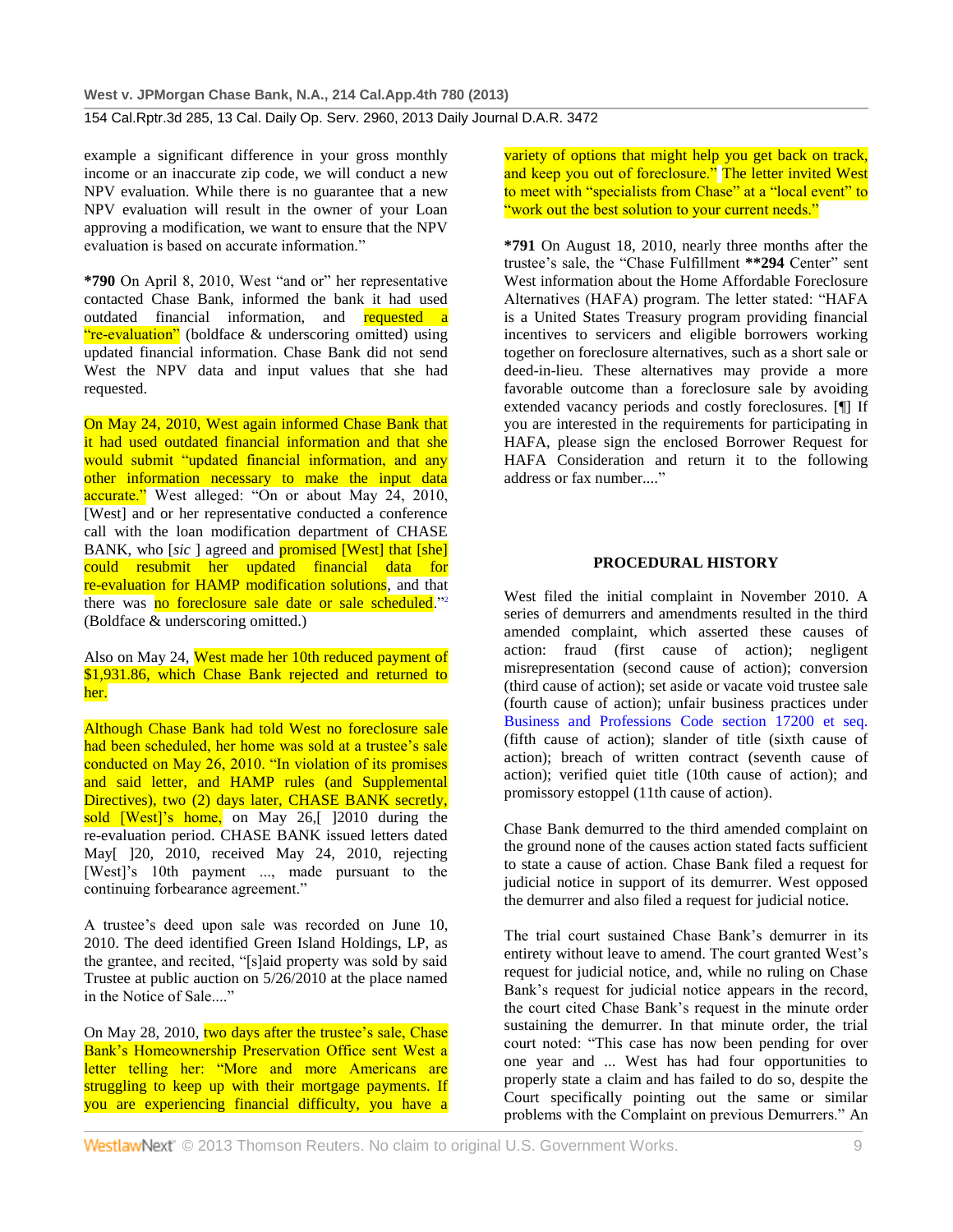order sustaining the demurrer without leave to amend, and a judgment against West and in favor of Chase Bank, were entered on January 3, 2012.

#### **STANDARD OF REVIEW**

"On appeal from a judgment dismissing an action after sustaining a demurrer without leave to amend, ... [w]e give the complaint a reasonable **\*792** interpretation, reading it as a whole and its parts in their context. [Citation.] Further, we treat the demurrer as admitting all material facts properly pleaded, but do not assume the truth of contentions, deductions or conclusions of law." (*[City of Dinuba v. County of Tulare](http://www.westlaw.com/Link/Document/FullText?findType=Y&serNum=2012734170&pubNum=0004645&originationContext=document&vr=3.0&rs=cblt1.0&transitionType=DocumentItem&contextData=(sc.UserEnteredCitation))* (2007) 41 Cal.4th [859, 865, 62 Cal.Rptr.3d 614, 161 P.3d 1168.](http://www.westlaw.com/Link/Document/FullText?findType=Y&serNum=2012734170&pubNum=0004645&originationContext=document&vr=3.0&rs=cblt1.0&transitionType=DocumentItem&contextData=(sc.UserEnteredCitation))) We independently review a ruling on a demurrer to determine whether the pleading alleges facts sufficient to state a cause of action. (*[McCall v. PacifiCare of Cal., Inc.](http://www.westlaw.com/Link/Document/FullText?findType=Y&serNum=2001376154&pubNum=0004645&originationContext=document&vr=3.0&rs=cblt1.0&transitionType=DocumentItem&contextData=(sc.UserEnteredCitation))* (2001) [25 Cal.4th 412, 415, 106 Cal.Rptr.2d 271, 21 P.3d 1189.](http://www.westlaw.com/Link/Document/FullText?findType=Y&serNum=2001376154&pubNum=0004645&originationContext=document&vr=3.0&rs=cblt1.0&transitionType=DocumentItem&contextData=(sc.UserEnteredCitation)))

#### **DISCUSSION**

#### **I.**

#### **Fraud and Negligent Misrepresentation Causes of Action**

West asserted fraud in the first cause of action and negligent misrepresentation in the second cause of action. In the fraud cause of action, West alleged that starting on August 6, 2009, Chase Bank made false representations in the Trial Plan Agreement **\*\*295** and "verbally" that she was granted "a continuing Making Home Affordable (HAMP) Trial Modification, and or forbearance agreement, during the re-evaluation of the HAMP Modification." She alleged that Chase Bank concealed from her "the fact that there was a foreclosure sale date pending against the subject Property, and that it did intend to [foreclose] during the re-evaluation period."

**[2] [3]**The elements of fraud are (1) the defendant made a false representation as to a past or existing material fact; (2) the defendant knew the representation was false at the time it was made; (3) in making the representation, the defendant intended to deceive the plaintiff; (4) the plaintiff justifiably relied on the representation; and (5) the plaintiff suffered resulting damages. (*[Lazar v.](http://www.westlaw.com/Link/Document/FullText?findType=Y&serNum=1996039556&pubNum=0000661&originationContext=document&vr=3.0&rs=cblt1.0&transitionType=DocumentItem&contextData=(sc.UserEnteredCitation))  Superior Court* [\(1996\) 12 Cal.4th 631, 638, 49](http://www.westlaw.com/Link/Document/FullText?findType=Y&serNum=1996039556&pubNum=0000661&originationContext=document&vr=3.0&rs=cblt1.0&transitionType=DocumentItem&contextData=(sc.UserEnteredCitation))  [Cal.Rptr.2d 377, 909 P.2d 981.](http://www.westlaw.com/Link/Document/FullText?findType=Y&serNum=1996039556&pubNum=0000661&originationContext=document&vr=3.0&rs=cblt1.0&transitionType=DocumentItem&contextData=(sc.UserEnteredCitation))) The elements of negligent misrepresentation are the same except for the second element, which for negligent misrepresentation is the defendant made the representation without reasonable ground for believing it to be true. (*[Wells Fargo Bank,](http://www.westlaw.com/Link/Document/FullText?findType=Y&serNum=2025577954&pubNum=0007047&originationContext=document&vr=3.0&rs=cblt1.0&transitionType=DocumentItem&contextData=(sc.UserEnteredCitation))  [N.A. v. FSI, Financial Solutions, Inc.](http://www.westlaw.com/Link/Document/FullText?findType=Y&serNum=2025577954&pubNum=0007047&originationContext=document&vr=3.0&rs=cblt1.0&transitionType=DocumentItem&contextData=(sc.UserEnteredCitation))* (2011) 196 [Cal.App.4th 1559, 1573, 127 Cal.Rptr.3d 589;](http://www.westlaw.com/Link/Document/FullText?findType=Y&serNum=2025577954&pubNum=0007047&originationContext=document&vr=3.0&rs=cblt1.0&transitionType=DocumentItem&contextData=(sc.UserEnteredCitation)) *[National](http://www.westlaw.com/Link/Document/FullText?findType=Y&serNum=2018121365&pubNum=0007047&originationContext=document&vr=3.0&rs=cblt1.0&transitionType=DocumentItem&contextData=(sc.UserEnteredCitation))  [Union Fire Ins. Co. of Pittsburgh, PA v. Cambridge](http://www.westlaw.com/Link/Document/FullText?findType=Y&serNum=2018121365&pubNum=0007047&originationContext=document&vr=3.0&rs=cblt1.0&transitionType=DocumentItem&contextData=(sc.UserEnteredCitation))  [Integrated Services Group, Inc.](http://www.westlaw.com/Link/Document/FullText?findType=Y&serNum=2018121365&pubNum=0007047&originationContext=document&vr=3.0&rs=cblt1.0&transitionType=DocumentItem&contextData=(sc.UserEnteredCitation))* (2009) 171 Cal.App.4th [35, 50, 89 Cal.Rptr.3d 473.](http://www.westlaw.com/Link/Document/FullText?findType=Y&serNum=2018121365&pubNum=0007047&originationContext=document&vr=3.0&rs=cblt1.0&transitionType=DocumentItem&contextData=(sc.UserEnteredCitation)))

Chase Bank argues the trial court was correct to sustain the demurrer to those causes of action without leave to amend because West did not allege (1) fraud with the required particularity, (2) justifiable reliance, and (3) causation.

#### **\*793 A.** *Specificity*

**[4]**Fraud must be pleaded with specificity rather than with " 'general and conclusory allegations.' " (*[Small v. Fritz](http://www.westlaw.com/Link/Document/FullText?findType=Y&serNum=2003270423&pubNum=0004645&originationContext=document&vr=3.0&rs=cblt1.0&transitionType=DocumentItem&contextData=(sc.UserEnteredCitation))  Companies, Inc.* [\(2003\) 30 Cal.4th 167, 184, 132](http://www.westlaw.com/Link/Document/FullText?findType=Y&serNum=2003270423&pubNum=0004645&originationContext=document&vr=3.0&rs=cblt1.0&transitionType=DocumentItem&contextData=(sc.UserEnteredCitation))  [Cal.Rptr.2d 490, 65 P.3d 1255.](http://www.westlaw.com/Link/Document/FullText?findType=Y&serNum=2003270423&pubNum=0004645&originationContext=document&vr=3.0&rs=cblt1.0&transitionType=DocumentItem&contextData=(sc.UserEnteredCitation))) The specificity requirement means a plaintiff must allege facts showing how, when, where, to whom, and by what means the representations were made, and, in the case of a corporate defendant, the plaintiff must allege the names of the persons who made the representations, their authority to speak on behalf of the corporation, to whom they spoke, what they said or wrote, and when the representation was made. (*[Lazar v. Superior Court, supra,](http://www.westlaw.com/Link/Document/FullText?findType=Y&serNum=1996039556&pubNum=0000661&originationContext=document&vr=3.0&rs=cblt1.0&transitionType=DocumentItem&contextData=(sc.UserEnteredCitation))* 12 Cal.4th at p. [645, 49 Cal.Rptr.2d 377, 909 P.2d 981.](http://www.westlaw.com/Link/Document/FullText?findType=Y&serNum=1996039556&pubNum=0000661&originationContext=document&vr=3.0&rs=cblt1.0&transitionType=DocumentItem&contextData=(sc.UserEnteredCitation)))

We enforce the specificity requirement in consideration of its two purposes. The first purpose is to give notice to the defendant with sufficiently definite charges that the defendant can meet them. (*[Committee on Children's](http://www.westlaw.com/Link/Document/FullText?findType=Y&serNum=1983158038&pubNum=0000661&originationContext=document&vr=3.0&rs=cblt1.0&transitionType=DocumentItem&contextData=(sc.UserEnteredCitation))  [Television, Inc. v. General Foods Corp.](http://www.westlaw.com/Link/Document/FullText?findType=Y&serNum=1983158038&pubNum=0000661&originationContext=document&vr=3.0&rs=cblt1.0&transitionType=DocumentItem&contextData=(sc.UserEnteredCitation))* (1983) 35 Cal.3d [197, 216, 197 Cal.Rptr. 783, 673 P.2d 660.](http://www.westlaw.com/Link/Document/FullText?findType=Y&serNum=1983158038&pubNum=0000661&originationContext=document&vr=3.0&rs=cblt1.0&transitionType=DocumentItem&contextData=(sc.UserEnteredCitation))) The second is to permit a court to weed out meritless fraud claims on the basis of the pleadings; thus, "the pleading should be sufficient ' "to enable the court to determine whether, on the facts pleaded, there is any foundation, prima facie at least, for the charge of fraud." ' " (*Id.* [at pp. 216–217, 197](http://www.westlaw.com/Link/Document/FullText?findType=Y&serNum=1983158038&pubNum=0000661&originationContext=document&vr=3.0&rs=cblt1.0&transitionType=DocumentItem&contextData=(sc.UserEnteredCitation))  [Cal.Rptr. 783, 673 P.2d 660.](http://www.westlaw.com/Link/Document/FullText?findType=Y&serNum=1983158038&pubNum=0000661&originationContext=document&vr=3.0&rs=cblt1.0&transitionType=DocumentItem&contextData=(sc.UserEnteredCitation)))

**[5]**West met that specificity requirement. She alleged quite specifically that Chase Bank made misrepresentations in the Trial Plan Agreement, in the April 5, 2010 letter, and in telephone conferences on April 8 and May 24, 2010. Both the Trial Plan Agreement and the April 5 letter were attached to the third amended complaint. The Trial Plan

WestlawNext © 2013 Thomson Reuters. No claim to original U.S. Government Works. 10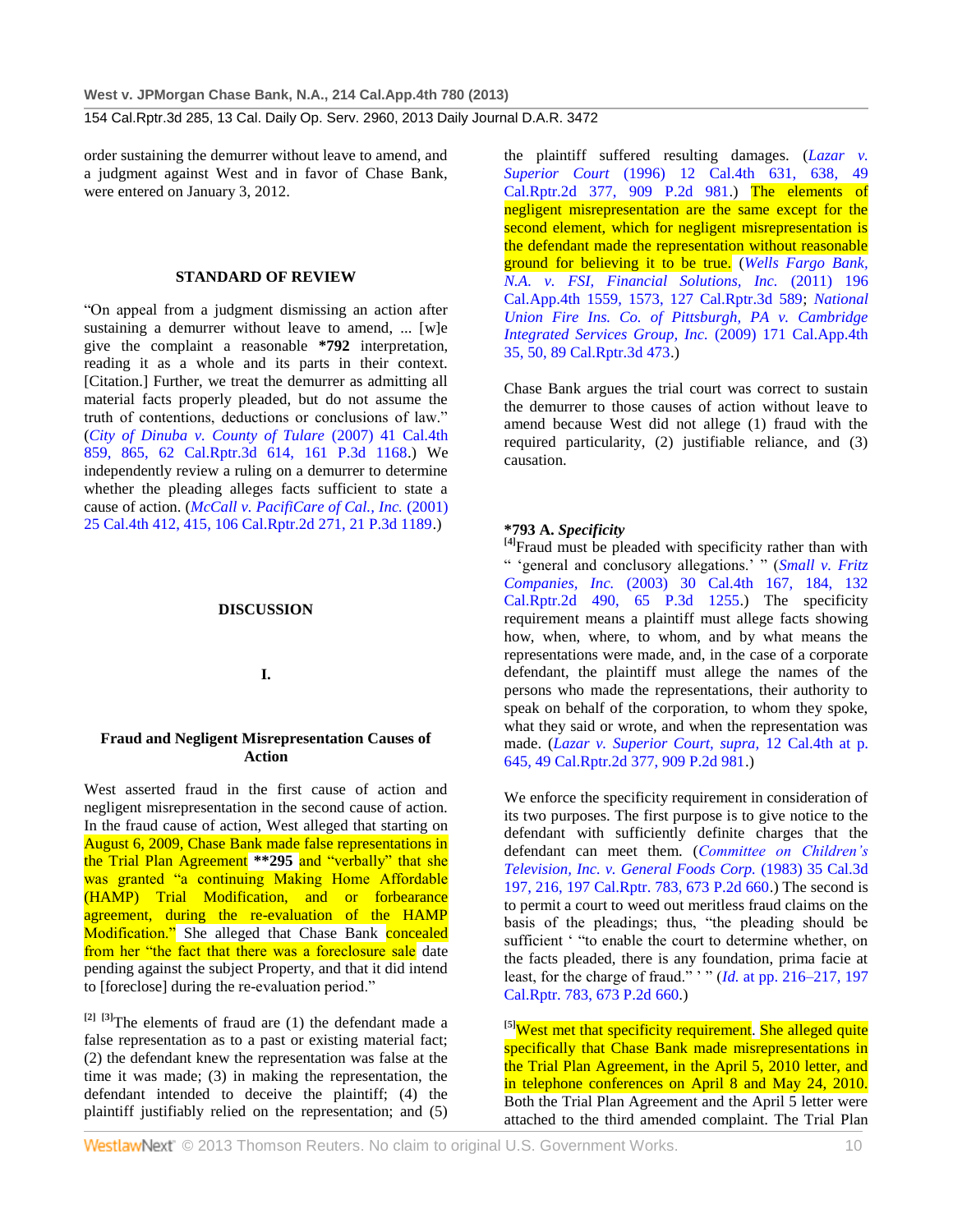Agreement was sent to West on July 24, 2009 by a Washington Mutual loan workout specialist identified as Russell Buelna.

West alleged that, in the April 5, 2010 letter, Chase Bank falsely represented that it would reevaluate her case and send **\*\*296** her the NPV input data if she so requested within 30 days. The April 5 letter is from the Chase Fulfillment Center and, though the letter does not identify the preparer, West did not have to plead that information because it was uniquely within Chase Bank's knowledge. (*[Committee on Children's Television, Inc. v. General](http://www.westlaw.com/Link/Document/FullText?findType=Y&serNum=1983158038&pubNum=0000661&originationContext=document&vr=3.0&rs=cblt1.0&transitionType=DocumentItem&contextData=(sc.UserEnteredCitation))  Foods Corp., supra,* [35 Cal.3d at p. 217, 197 Cal.Rptr.](http://www.westlaw.com/Link/Document/FullText?findType=Y&serNum=1983158038&pubNum=0000661&originationContext=document&vr=3.0&rs=cblt1.0&transitionType=DocumentItem&contextData=(sc.UserEnteredCitation))  [783, 673 P.2d 660;](http://www.westlaw.com/Link/Document/FullText?findType=Y&serNum=1983158038&pubNum=0000661&originationContext=document&vr=3.0&rs=cblt1.0&transitionType=DocumentItem&contextData=(sc.UserEnteredCitation)) see also *[Boschma v. Home Loan](http://www.westlaw.com/Link/Document/FullText?findType=Y&serNum=2025845581&pubNum=0007047&originationContext=document&vr=3.0&rs=cblt1.0&transitionType=DocumentItem&contextData=(sc.UserEnteredCitation))  Center, Inc.* [\(2011\) 198 Cal.App.4th 230, 248, 129](http://www.westlaw.com/Link/Document/FullText?findType=Y&serNum=2025845581&pubNum=0007047&originationContext=document&vr=3.0&rs=cblt1.0&transitionType=DocumentItem&contextData=(sc.UserEnteredCitation))  [Cal.Rptr.3d 874](http://www.westlaw.com/Link/Document/FullText?findType=Y&serNum=2025845581&pubNum=0007047&originationContext=document&vr=3.0&rs=cblt1.0&transitionType=DocumentItem&contextData=(sc.UserEnteredCitation)) [" 'While the precise identities of the employees responsible ... are not specified in the loan instrument, defendants possess the superior knowledge of who was responsible for crafting these loan documents' "].)

West alleged that on April 8, 2010, she spoke with a supervisor in the loan modification department of Chase Bank, and, on May 24, 2010, spoke with **\*794** someone in that department. She specifically described the misrepresentations allegedly made during those conferences and alleged the misrepresentations were communicated by telephone. She alleged that, in a telephone call on May 24, 2010, a Chase Bank representative told her she "could resubmit her updated financial data for re-evaluation for HAMP modification solutions, and that there was no foreclosure sale date or sale scheduled." (Boldface & underscoring omitted.) Her allegation of the persons who made the alleged misrepresentations was sufficient to give notice to Chase Bank of the charges. The identification of the Chase Bank employees who spoke with West on those dates is or should be within Chase Bank's knowledge.

# **B.** *Justifiable Reliance*

**[6] [7] [8] [9]**" 'Besides actual reliance, [a] plaintiff must also show "justifiable" reliance, i.e., circumstances were such to make it *reasonable* for [the] plaintiff to accept [the] defendant's statements without an independent inquiry or investigation.' [Citation.] The reasonableness of the plaintiff's reliance is judged by reference to the plaintiff's knowledge and experience. [Citation.] ' "Except in the rare case where the undisputed facts leave no room for a reasonable difference of opinion, the question of whether a plaintiff's reliance is reasonable is a question of fact." [Citations.]' [Citation.]" (*[OCM Principal Opportunities](http://www.westlaw.com/Link/Document/FullText?findType=Y&serNum=2014266752&pubNum=0007047&originationContext=document&vr=3.0&rs=cblt1.0&transitionType=DocumentItem&contextData=(sc.UserEnteredCitation))  [Fund, L.P. v. CIBC World Markets Corp.](http://www.westlaw.com/Link/Document/FullText?findType=Y&serNum=2014266752&pubNum=0007047&originationContext=document&vr=3.0&rs=cblt1.0&transitionType=DocumentItem&contextData=(sc.UserEnteredCitation))* (2007) 157 [Cal.App.4th 835, 864–865, 68 Cal.Rptr.3d 828.](http://www.westlaw.com/Link/Document/FullText?findType=Y&serNum=2014266752&pubNum=0007047&originationContext=document&vr=3.0&rs=cblt1.0&transitionType=DocumentItem&contextData=(sc.UserEnteredCitation)))

"Reliance can be proved in a fraudulent omission case by establishing that 'had the omitted information been disclosed, [the plaintiff] would have been aware of it and behaved differently.' " (*[Boschma v. Home Loan Center,](http://www.westlaw.com/Link/Document/FullText?findType=Y&serNum=2025845581&pubNum=0007047&originationContext=document&vr=3.0&rs=cblt1.0&transitionType=DocumentItem&contextData=(sc.UserEnteredCitation))  Inc., supra,* [198 Cal.App.4th at pp. 250–251, 129](http://www.westlaw.com/Link/Document/FullText?findType=Y&serNum=2025845581&pubNum=0007047&originationContext=document&vr=3.0&rs=cblt1.0&transitionType=DocumentItem&contextData=(sc.UserEnteredCitation))  [Cal.Rptr.3d 874.](http://www.westlaw.com/Link/Document/FullText?findType=Y&serNum=2025845581&pubNum=0007047&originationContext=document&vr=3.0&rs=cblt1.0&transitionType=DocumentItem&contextData=(sc.UserEnteredCitation)))

West alleged in the third amended complaint that she "justifiably relied [on] the representations made by CHASE BANK, on the phone, and in its letters" and, "[a]t all related times, Defendants knew or should have known that Plaintiff would justifiably rely on its representations made in writing, and on the phone."

Chase Bank argues those allegations did not satisfy the justifiable reliance requirement because (1) the Trial Plan Agreement makes no promise of a permanent loan modification agreement and (2) the April 5, 2010 letter informed West that Chase Bank had determined she did not qualify for a permanent loan modification.

**[10]**The Trial Plan Agreement represented only that Chase Bank would reevaluate West's application for a permanent loan modification if West made all payments as scheduled. But the April 5, 2010 letter stated that Chase Bank would provide West with the NPV input values if she requested them within **\*795** 30 days and that Chase Bank would conduct a new evaluation **\*\*297** if West provided evidence that any of those input values were inaccurate. West could justifiably rely on those representations, and she alleged she asked for those input values on April 8 and on May 24, 2010. Chase Bank never sent them to her before foreclosing.

**[11]**West also alleged that from the time of the Trial Plan Agreement, Chase Bank concealed the fact it was pursuing foreclosure and that on May 24, a Chase Bank representative told West that no trustee's sale was scheduled. West could have justifiably relied on that representation too, particularly considering she was requesting a reevaluation of Chase Bank's decision to deny her a permanent loan modification.

#### **C.** *Causation*

Chase Bank argues West has not pleaded, and cannot plead, her reliance on the alleged misrepresentations caused her to suffer damages; that is, she did not " 'establish a complete causal relationship' between the alleged misrepresentations and the harm claimed to have resulted therefrom." (See *[Mirkin v. Wasserman](http://www.westlaw.com/Link/Document/FullText?findType=Y&serNum=1993175761&pubNum=0000661&originationContext=document&vr=3.0&rs=cblt1.0&transitionType=DocumentItem&contextData=(sc.UserEnteredCitation))* (1993) 5 [Cal.4th 1082, 1092, 23 Cal.Rptr.2d 101, 858 P.2d 568.](http://www.westlaw.com/Link/Document/FullText?findType=Y&serNum=1993175761&pubNum=0000661&originationContext=document&vr=3.0&rs=cblt1.0&transitionType=DocumentItem&contextData=(sc.UserEnteredCitation)))

**[12]**West alleged that in reliance on the representations and

**WestlawNext** © 2013 Thomson Reuters. No claim to original U.S. Government Works. 11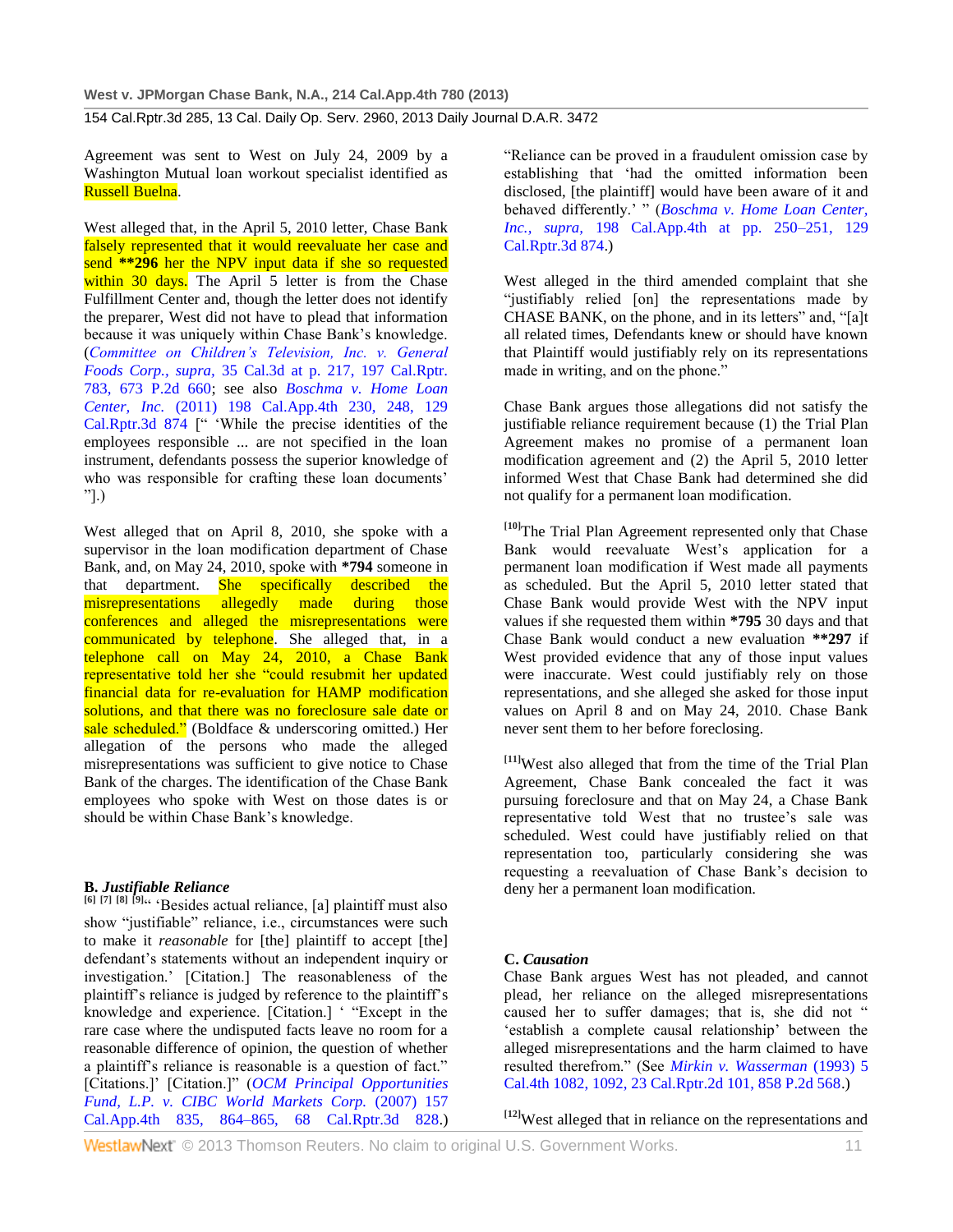Chase Bank's alleged concealment of the foreclosure sale, she suffered damages "including loss of mortgage payments made under false pretenses, attorney fees, legal costs, personal injuries, pain and suffering, anxiety, humiliation, fear, extreme emotional distress, and physical injuries." As Chase Bank argues, West already owed the mortgage payments and was obligated to make them notwithstanding the alleged misrepresentations. West also alleged, however, that Chase Bank "lull[ed]" her into "a false sense of security, so she would not hire an attorney to protect her rights," and then pursued the foreclosure sale despite telling her, on May 24, 2010, that no foreclosure sale had been scheduled.

The third amended complaint, read as a whole, may be reasonably construed to allege that West's reliance on Chase Bank's alleged misrepresentations caused West to forego taking legal action to stop the foreclosure sale. Under the allegations of the third amended complaint, West likely would have been successful in taking legal action to stop the sale. In the April 5, 2010 letter denying a loan modification, Chase Bank offered to conduct a new NPV evaluation if West made a timely request for input values and provided evidence those values were inaccurate. West alleged she timely requested the input values, but Chase Bank never provided her the information. In January 2010 and again in March 2010, Chase Bank advised West to "continue to make your trial period payments on time." She made all of her payments.

#### **\*796 II.**

#### **Breach of Written Contract Cause of Action**

In the seventh cause of action for breach of written contract, West alleged the Trial Plan Agreement constituted a written contract, which Chase Bank breached by denying her a permanent loan modification after "secretly" selling her home. We conclude the third amended complaint stated a cause of action for breach of written contract.

Chase Bank does not dispute the Trial Plan Agreement constituted a written contract. Many federal courts have concluded a trial loan modification under HAMP constitutes a valid, enforceable contract under state law, at least at the pleading stage of litigation. (E.g., *[Wigod](http://www.westlaw.com/Link/Document/FullText?findType=Y&serNum=2027271756&pubNum=0000506&originationContext=document&vr=3.0&rs=cblt1.0&transitionType=DocumentItem&contextData=(sc.UserEnteredCitation)#co_pp_sp_506_560)  supra,* [673 F.3d at pp. 560–561](http://www.westlaw.com/Link/Document/FullText?findType=Y&serNum=2027271756&pubNum=0000506&originationContext=document&vr=3.0&rs=cblt1.0&transitionType=DocumentItem&contextData=(sc.UserEnteredCitation)#co_pp_sp_506_560) [valid contract under Illinois **\*\*298** law]; *[Gaudin v. Saxon Mortgage Services,](http://www.westlaw.com/Link/Document/FullText?findType=Y&serNum=2026401130&pubNum=0004637&originationContext=document&vr=3.0&rs=cblt1.0&transitionType=DocumentItem&contextData=(sc.UserEnteredCitation)#co_pp_sp_4637_1053)  Inc.* [\(N.D.Cal. 2011\) 820 F.Supp.2d 1051, 1053–1054](http://www.westlaw.com/Link/Document/FullText?findType=Y&serNum=2026401130&pubNum=0004637&originationContext=document&vr=3.0&rs=cblt1.0&transitionType=DocumentItem&contextData=(sc.UserEnteredCitation)#co_pp_sp_4637_1053) [valid contract]; *[Bosque v. Wells Fargo Bank, N.A., supra,](http://www.westlaw.com/Link/Document/FullText?findType=Y&serNum=2024511741&pubNum=0004637&originationContext=document&vr=3.0&rs=cblt1.0&transitionType=DocumentItem&contextData=(sc.UserEnteredCitation)#co_pp_sp_4637_352)* [762 F.Supp.2d at pp. 352–353](http://www.westlaw.com/Link/Document/FullText?findType=Y&serNum=2024511741&pubNum=0004637&originationContext=document&vr=3.0&rs=cblt1.0&transitionType=DocumentItem&contextData=(sc.UserEnteredCitation)#co_pp_sp_4637_352) [valid contract under Massachusetts law]; *[Sutcliffe v. Wells Fargo Bank, N.A.](http://www.westlaw.com/Link/Document/FullText?findType=Y&serNum=2027663909&pubNum=0000344&originationContext=document&vr=3.0&rs=cblt1.0&transitionType=DocumentItem&contextData=(sc.UserEnteredCitation)#co_pp_sp_344_550)* [\(N.D.Cal. 2012\) 283 F.R.D. 533, 550](http://www.westlaw.com/Link/Document/FullText?findType=Y&serNum=2027663909&pubNum=0000344&originationContext=document&vr=3.0&rs=cblt1.0&transitionType=DocumentItem&contextData=(sc.UserEnteredCitation)#co_pp_sp_344_550) [valid contract under California law]; *[Turbeville v. JPMorgan Chase](http://www.westlaw.com/Link/Document/FullText?findType=Y&serNum=2027063329&pubNum=0000999&originationContext=document&vr=3.0&rs=cblt1.0&transitionType=DocumentItem&contextData=(sc.UserEnteredCitation))  Bank* [\(C.D.Cal., Apr. 4, 2011, No. SA CV 10–01464](http://www.westlaw.com/Link/Document/FullText?findType=Y&serNum=2027063329&pubNum=0000999&originationContext=document&vr=3.0&rs=cblt1.0&transitionType=DocumentItem&contextData=(sc.UserEnteredCitation))  [DOC \(JCGx\)\) 2011 WL 7163111, pp. \\*4–\\*5, 2011](http://www.westlaw.com/Link/Document/FullText?findType=Y&serNum=2027063329&pubNum=0000999&originationContext=document&vr=3.0&rs=cblt1.0&transitionType=DocumentItem&contextData=(sc.UserEnteredCitation))  [U.S.Dist. Lexis 42290, pp. \\*8–\\*12](http://www.westlaw.com/Link/Document/FullText?findType=Y&serNum=2027063329&pubNum=0000999&originationContext=document&vr=3.0&rs=cblt1.0&transitionType=DocumentItem&contextData=(sc.UserEnteredCitation)) [valid contract under California law].) Chase Bank does not argue lack of offer and acceptance, consideration, certain terms, or any element necessary to create an enforceable contract.

Instead, Chase Bank argues it did not as a matter of law breach the terms of the Trial Plan Agreement because the exhibits to the third amended complaint establish that Chase Bank did reevaluate West's application for a permanent loan modification. Chase Bank relies on the term of the Trial Plan Agreement stating, "[i]f all payments are made as scheduled, we will reevaluate your application for assistance and determine if we are able to offer you a permanent workout solution to bring your loan current." Attached to the third amended complaint was Chase Bank's letter, dated April 5, 2010, notifying West that Chase Bank had determined she did not qualify for a loan modification based on a calculation of her NPV under a formula developed by the Department of the Treasury.

**[13] [14]**This argument ignores Chase Bank's obligations under HAMP and the express and implied obligations under the Trial Plan Agreement. When Chase Bank received public tax dollars under the Troubled Asset Relief Program,<sup>3</sup> it agreed to offer TPP's and loan modifications under HAMP **\*797** according to guidelines, procedures, instructions, and directives issued by the Department of the Treasury. (*Wigod, supra,* [673 F.3d at p.](http://www.westlaw.com/Link/Document/FullText?findType=Y&serNum=2027271756&pubNum=0000506&originationContext=document&vr=3.0&rs=cblt1.0&transitionType=DocumentItem&contextData=(sc.UserEnteredCitation)#co_pp_sp_506_556)  [556.](http://www.westlaw.com/Link/Document/FullText?findType=Y&serNum=2027271756&pubNum=0000506&originationContext=document&vr=3.0&rs=cblt1.0&transitionType=DocumentItem&contextData=(sc.UserEnteredCitation)#co_pp_sp_506_556)) Under the United States Department of the Treasury, HAMP Supplemental Directive 09–01 (Apr. 6, 2009) (Directive  $09-01$ ), if the lender approves a TPP, and the borrower complies with all the terms of the TPP and all of the borrower's representations remain true and correct, the lender *must offer* a permanent loan modification. (*Wigod,supra,* at p. 557.) Directive 09–01, *supra,* at page 18, states: "If the borrower complies with the terms and conditions of the [TPP], the loan modification will become effective on the first day of the month following the trial period...."<sup>4</sup>

In *Wigod, supra,* [673 F.3d at page 558,](http://www.westlaw.com/Link/Document/FullText?findType=Y&serNum=2027271756&pubNum=0000506&originationContext=document&vr=3.0&rs=cblt1.0&transitionType=DocumentItem&contextData=(sc.UserEnteredCitation)#co_pp_sp_506_558) the defendant bank issued the plaintiff a four-month TPP. The TPP stated that if the plaintiff was in compliance with the plan and her representation on which the plan was issued continued to be true, then the defendant " 'will provide me with a [permanent] Loan Modification Agreement.' "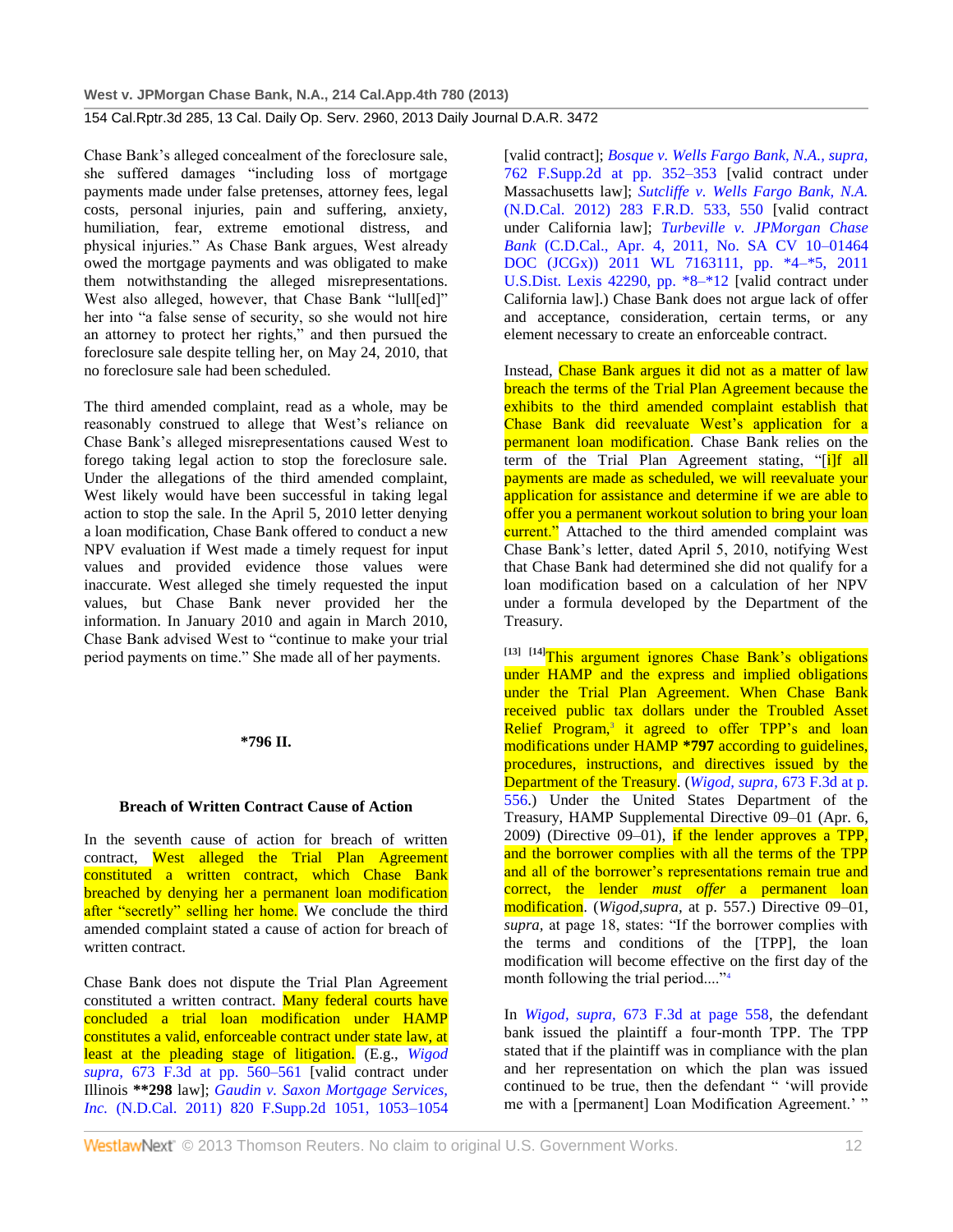(*Ibid.*) The plaintiff alleged she made all the payments required under the TPP, but the defendant bank improperly reevaluated her eligibility and declined to offer her a permanent loan modification. **\*\*299** (*Ibid.*) The Seventh Circuit Court of Appeals concluded the plaintiff adequately pleaded causes of action under Illinois law for breach of contract, promissory estoppel, and fraudulent misrepresentations against the defendant bank. (*Id.* [at p. 559.](http://www.westlaw.com/Link/Document/FullText?findType=Y&serNum=2027271756&pubNum=0000506&originationContext=document&vr=3.0&rs=cblt1.0&transitionType=DocumentItem&contextData=(sc.UserEnteredCitation)#co_pp_sp_506_559)) The court held the TPP constituted a valid and enforceable contract under Illinois law and the defendant bank breached the express terms of the contract by declining to offer the plaintiff a permanent loan modification. (*Id.* at pp. 561-566.) Under HAMP guidelines, the defendant bank had "some limited discretion to set the precise terms of an offered permanent modification" if "[the plaintiff] fulfilled the TPP's conditions." (*Id.* [at p. 565.](http://www.westlaw.com/Link/Document/FullText?findType=Y&serNum=2027271756&pubNum=0000506&originationContext=document&vr=3.0&rs=cblt1.0&transitionType=DocumentItem&contextData=(sc.UserEnteredCitation)#co_pp_sp_506_565)) Nonetheless, the defendant bank was required to offer "*some* sort of good-faith modification to [the plaintiff] consistent with HAMP guidelines." (*Ibid.*)

Unlike the TPP in *Wigod,* the Trial Plan Agreement signed by West, and prepared by Chase Bank, did not expressly include the proviso that Chase Bank would offer a permanent loan modification if she complied with that agreement's terms. But such a proviso is imposed by the United States Department of the Treasury through Directive 09–01, *supra,* page 18 (see *[Wigod, supra,](http://www.westlaw.com/Link/Document/FullText?findType=Y&serNum=2027271756&pubNum=0000506&originationContext=document&vr=3.0&rs=cblt1.0&transitionType=DocumentItem&contextData=(sc.UserEnteredCitation)#co_pp_sp_506_557)* 673 [F.3d at p. 557\)](http://www.westlaw.com/Link/Document/FullText?findType=Y&serNum=2027271756&pubNum=0000506&originationContext=document&vr=3.0&rs=cblt1.0&transitionType=DocumentItem&contextData=(sc.UserEnteredCitation)#co_pp_sp_506_557), and a contract must be interpreted in a way to make it lawful [\(Civ.Code, § 1643\)](http://www.westlaw.com/Link/Document/FullText?findType=L&pubNum=1000200&cite=CACIS1643&originatingDoc=Idf95addd905311e2981ea20c4f198a69&refType=LQ&originationContext=document&vr=3.0&rs=cblt1.0&transitionType=DocumentItem&contextData=(sc.UserEnteredCitation)). To make the Trial Plan Agreement lawful, it must be interpreted to include the proviso imposed by Directive **\*798** 09–01. In addition, HAMP guidelines "informed the reasonable expectations of the parties to [the Trial Plan Agreement]." (*Wigod,supra,* at p. 565.)

Thus, in light of Directive 09–01 and HAMP guidelines, the reasonable interpretation of the Trial Plan Agreement—and the one necessary to make it lawful and in compliance with HAMP—is that Chase Bank's reevaluation upon completion of the trial period would be limited to determining whether West complied with the terms of the Trial Plan Agreement and whether West's original representations remained true and correct. Applying *Wigod* to this case, "[a]lthough [Chase Bank] may have had some limited discretion to set the precise terms of an offered permanent modification, it was certainly required to offer *some* sort of good-faith permanent modification to [West] consistent with HAMP guidelines. It has offered none." (*[Wigod, supra,](http://www.westlaw.com/Link/Document/FullText?findType=Y&serNum=2027271756&pubNum=0000506&originationContext=document&vr=3.0&rs=cblt1.0&transitionType=DocumentItem&contextData=(sc.UserEnteredCitation)#co_pp_sp_506_565)* 673 F.3d [at p. 565.](http://www.westlaw.com/Link/Document/FullText?findType=Y&serNum=2027271756&pubNum=0000506&originationContext=document&vr=3.0&rs=cblt1.0&transitionType=DocumentItem&contextData=(sc.UserEnteredCitation)#co_pp_sp_506_565))

**[15] [16]**In addition, Chase Bank stated in its April 5, 2010 letter that, upon timely request from West, it would provide her with the input values used to calculate her NPV and, if within 30 days of receiving that information, West provided Chase Bank with evidence that any of the input values were inaccurate, and those inaccuracies were material, Chase Bank would conduct a new NPV evaluation. As a matter of contract law, the import of this letter is twofold. First, under Chase Bank's interpretation of the Trial Plan Agreement, the April 5, 2010 letter constituted a modification of that agreement. A modification of a contract is a change in the obligations of a party by a subsequent mutual agreement of the parties. [\(1 Witkin, Summary of Cal. Law \(10th ed. 2005\)](http://www.westlaw.com/Link/Document/FullText?findType=Y&serNum=0305869448&pubNum=0155622&originationContext=document&vr=3.0&rs=cblt1.0&transitionType=DocumentItem&contextData=(sc.UserEnteredCitation))  [Contracts, § 964, p. 1055.](http://www.westlaw.com/Link/Document/FullText?findType=Y&serNum=0305869448&pubNum=0155622&originationContext=document&vr=3.0&rs=cblt1.0&transitionType=DocumentItem&contextData=(sc.UserEnteredCitation))) A contract in writing may be modified by a contract in writing. [\(Civ.Code, § 1698,](http://www.westlaw.com/Link/Document/FullText?findType=L&pubNum=1000200&cite=CACIS1698&originatingDoc=Idf95addd905311e2981ea20c4f198a69&refType=SP&originationContext=document&vr=3.0&rs=cblt1.0&transitionType=DocumentItem&contextData=(sc.UserEnteredCitation)#co_pp_8b3b0000958a4)  [subd. \(a\).](http://www.westlaw.com/Link/Document/FullText?findType=L&pubNum=1000200&cite=CACIS1698&originatingDoc=Idf95addd905311e2981ea20c4f198a69&refType=SP&originationContext=document&vr=3.0&rs=cblt1.0&transitionType=DocumentItem&contextData=(sc.UserEnteredCitation)#co_pp_8b3b0000958a4)) Though not signed by anyone at Chase Bank, the April 5, 2010 letter bears the Chase Bank letterhead, which suffices as a signature. [\(Rest.2d Contracts, § 134.](http://www.westlaw.com/Link/Document/FullText?findType=Y&serNum=0289907044&pubNum=0101603&originationContext=document&vr=3.0&rs=cblt1.0&transitionType=DocumentItem&contextData=(sc.UserEnteredCitation)))

<sup>[17]</sup>Second, to the extent the Trial Plan Agreement is ambiguous, the April 5, 2010 letter is relevant under the practical construction doctrine in determining Chase Bank's intent. " '[W]hen a contract is ambiguous, a construction given to it by the acts and conduct of the parties with knowledge **\*\*300** of its terms, before any controversy has arisen as to its meaning, is entitled to great weight, and will, when reasonable, be adopted and enforced by the court. [Citation.] The reason underlying the rule is that it is the duty of the court to give effect to the intention of the parties where it is not wholly at variance with the correct legal interpretation of the terms of the contract, and a practical construction placed by the parties upon the instrument is the best evidence of their intention.' " (*[Employers Reinsurance Co. v. Superior](http://www.westlaw.com/Link/Document/FullText?findType=Y&serNum=2015717659&pubNum=0007047&originationContext=document&vr=3.0&rs=cblt1.0&transitionType=DocumentItem&contextData=(sc.UserEnteredCitation))  Court* [\(2008\) 161 Cal.App.4th 906, 921, 74 Cal.Rptr.3d](http://www.westlaw.com/Link/Document/FullText?findType=Y&serNum=2015717659&pubNum=0007047&originationContext=document&vr=3.0&rs=cblt1.0&transitionType=DocumentItem&contextData=(sc.UserEnteredCitation))  [733.](http://www.westlaw.com/Link/Document/FullText?findType=Y&serNum=2015717659&pubNum=0007047&originationContext=document&vr=3.0&rs=cblt1.0&transitionType=DocumentItem&contextData=(sc.UserEnteredCitation))) The April 5, 2010 letter, which was drafted before a controversy arose over the Trial Plan Agreement, shows that Chase Bank intended, at the very least, to give West **\*799** the option and ability—before any foreclosure sale—to challenge the decision to deny her a permanent loan modification.

Thus, as alleged in the third amended complaint, the Trial Plan Agreement required Chase Bank to offer West a permanent loan modification because she had complied with the terms of that agreement. In addition, West alleged she was entitled to challenge Chase Bank's decision to deny her a permanent loan modification by providing information to support a different NPV calculation. She is correct. The third amended complaint alleged Chase Bank breached the Trial Plan Agreement in these two ways, and therefore stated a cause of action for breach of written contract.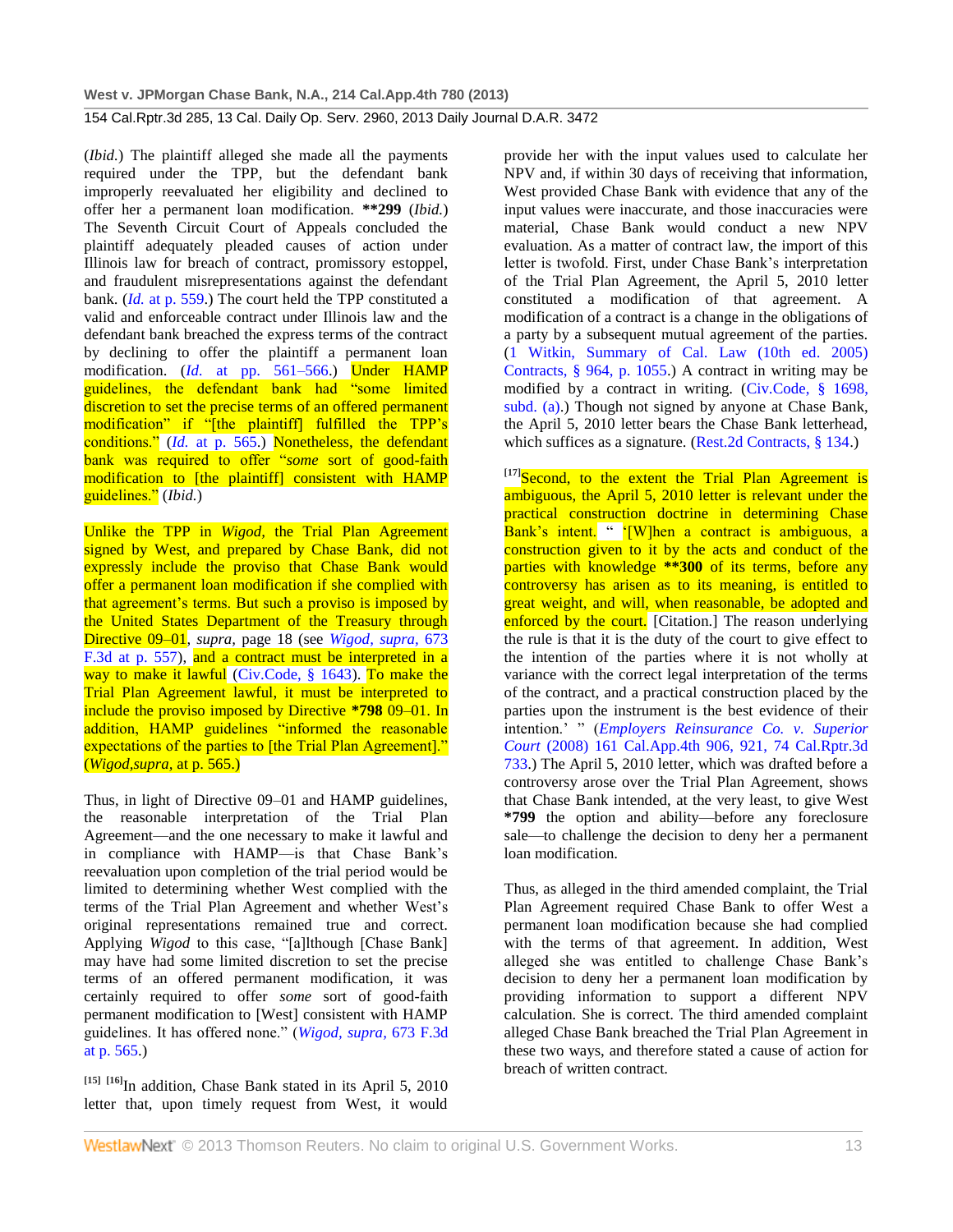#### **III.**

#### **Conversion and Slander of Title Causes of Action**

**[18]**The third cause of action of the third amended complaint was for conversion, and the sixth cause of action was for slander of title. In her opening brief, West does not offer any argument or authority in support of those causes of action, a point stressed by Chase Bank in the respondent's brief. In the reply brief, West argues the third amended complaint stated causes of action for conversion and slander of title. We deem the arguments made for the first time in the reply brief to be waived. (*[Chicago Title Ins. Co. v. AMZ Ins. Services, Inc.](http://www.westlaw.com/Link/Document/FullText?findType=Y&serNum=2022954292&pubNum=0007047&originationContext=document&vr=3.0&rs=cblt1.0&transitionType=DocumentItem&contextData=(sc.UserEnteredCitation))* (2010) [188 Cal.App.4th 401, 427–428, 115 Cal.Rptr.3d 707;](http://www.westlaw.com/Link/Document/FullText?findType=Y&serNum=2022954292&pubNum=0007047&originationContext=document&vr=3.0&rs=cblt1.0&transitionType=DocumentItem&contextData=(sc.UserEnteredCitation)) *[Employers Mutual Casualty Co.v. Philadelphia Indemnity](http://www.westlaw.com/Link/Document/FullText?findType=Y&serNum=2017670532&pubNum=0007047&originationContext=document&vr=3.0&rs=cblt1.0&transitionType=DocumentItem&contextData=(sc.UserEnteredCitation))  Ins. Co.* [\(2008\) 169 Cal.App.4th 340, 349–350, 86](http://www.westlaw.com/Link/Document/FullText?findType=Y&serNum=2017670532&pubNum=0007047&originationContext=document&vr=3.0&rs=cblt1.0&transitionType=DocumentItem&contextData=(sc.UserEnteredCitation))  [Cal.Rptr.3d 383;](http://www.westlaw.com/Link/Document/FullText?findType=Y&serNum=2017670532&pubNum=0007047&originationContext=document&vr=3.0&rs=cblt1.0&transitionType=DocumentItem&contextData=(sc.UserEnteredCitation)) *[Cold Creek Compost, Inc. v. State Farm](http://www.westlaw.com/Link/Document/FullText?findType=Y&serNum=2014131288&pubNum=0007047&originationContext=document&vr=3.0&rs=cblt1.0&transitionType=DocumentItem&contextData=(sc.UserEnteredCitation))  Fire & Casualty Co.* [\(2007\) 156 Cal.App.4th 1469, 1486,](http://www.westlaw.com/Link/Document/FullText?findType=Y&serNum=2014131288&pubNum=0007047&originationContext=document&vr=3.0&rs=cblt1.0&transitionType=DocumentItem&contextData=(sc.UserEnteredCitation))  [68 Cal.Rptr.3d 216](http://www.westlaw.com/Link/Document/FullText?findType=Y&serNum=2014131288&pubNum=0007047&originationContext=document&vr=3.0&rs=cblt1.0&transitionType=DocumentItem&contextData=(sc.UserEnteredCitation)) ["Arguments cannot properly be raised for the first time in an appellant's reply brief, and accordingly we deem them waived in this instance"].)

#### **IV.**

#### **Set Aside or Vacate Void Trustee Sale Cause of Action**

In the fourth cause of action, West alleged Chase Bank failed to comply with statutory foreclosure procedures and, on that basis, she sought to set aside or vacate the trustee's sale as wrongful.<sup>5</sup> We conclude the fourth cause of action did not state a claim.

**[19] \*800** "After a nonjudicial foreclosure sale has been completed, the traditional method by which the sale is challenged is a suit in equity to set aside the trustee's sale. [Citation.] Generally, a challenge to **\*\*301** the validity of a trustee's sale is an attempt to have the sale set aside and to have the title restored." (*Lona [v. Citibank, N.A.](http://www.westlaw.com/Link/Document/FullText?findType=Y&serNum=2026717448&pubNum=0007047&originationContext=document&vr=3.0&rs=cblt1.0&transitionType=DocumentItem&contextData=(sc.UserEnteredCitation))* (2011) [202 Cal.App.4th 89, 103, 134 Cal.Rptr.3d 622.](http://www.westlaw.com/Link/Document/FullText?findType=Y&serNum=2026717448&pubNum=0007047&originationContext=document&vr=3.0&rs=cblt1.0&transitionType=DocumentItem&contextData=(sc.UserEnteredCitation))) The elements of a cause of action to set aside a foreclosure sale are (1) the trustee or mortgagee caused an illegal, fraudulent, or willfully oppressive sale of real property pursuant to a power of sale in a mortgage or deed of trust; (2) the party attacking the sale suffered prejudice or harm; and (3) the trustor or mortgagor tenders the amount of the secured indebtedness or was excused from tendering. (*[Id.](http://www.westlaw.com/Link/Document/FullText?findType=Y&serNum=2026717448&pubNum=0007047&originationContext=document&vr=3.0&rs=cblt1.0&transitionType=DocumentItem&contextData=(sc.UserEnteredCitation))* [at p. 104, 134 Cal.Rptr.3d 622.\)](http://www.westlaw.com/Link/Document/FullText?findType=Y&serNum=2026717448&pubNum=0007047&originationContext=document&vr=3.0&rs=cblt1.0&transitionType=DocumentItem&contextData=(sc.UserEnteredCitation))

**[20]**The first element may be satisfied by allegations that (1) the trustee or beneficiary failed to comply with the statutory procedural requirements for the notice or conduct of the sale; (2) the trustee did not have the power to foreclose; (3) the trustor was not in default, no breach had occurred, or the lender waived the breach; or (4) the deed of trust was void. (*[Lona v. Citibank, N.A., supra,](http://www.westlaw.com/Link/Document/FullText?findType=Y&serNum=2026717448&pubNum=0007047&originationContext=document&vr=3.0&rs=cblt1.0&transitionType=DocumentItem&contextData=(sc.UserEnteredCitation))* [202 Cal.App.4th at pp. 104–105, 134 Cal.Rptr.3d 622.\)](http://www.westlaw.com/Link/Document/FullText?findType=Y&serNum=2026717448&pubNum=0007047&originationContext=document&vr=3.0&rs=cblt1.0&transitionType=DocumentItem&contextData=(sc.UserEnteredCitation))

**[21]**In the fourth cause of action, West alleged the trustee's sale was void under either of two theories: (1) QLSC, which issued the notice of default and notice of trustee's sale, and conducted the nonjudicial foreclosure sale, did not have authority to act as trustee under the deed of trust or (2) "[d]efendants failed to give plaintiff[ ] notice of the foreclosure sale and the actual foreclosure date" (underscoring omitted).<sup>6</sup> In her opening brief, West asserts several other procedural irregularities not alleged in the third amended complaint. She argues Chase Bank failed to comply with [Civil Code section 2923.5](http://www.westlaw.com/Link/Document/FullText?findType=L&pubNum=1000200&cite=CACIS2923.5&originatingDoc=Idf95addd905311e2981ea20c4f198a69&refType=LQ&originationContext=document&vr=3.0&rs=cblt1.0&transitionType=DocumentItem&contextData=(sc.UserEnteredCitation)) by recording the notice of default before the mandatory 30–day wait period, the notice of default does not state the correct amount due under the note and deed of trust, and Chase Bank failed to mail her a copy of the recorded notice of default in the manner required by [Civil Code section](http://www.westlaw.com/Link/Document/FullText?findType=L&pubNum=1000200&cite=CACIS2924B&originatingDoc=Idf95addd905311e2981ea20c4f198a69&refType=SP&originationContext=document&vr=3.0&rs=cblt1.0&transitionType=DocumentItem&contextData=(sc.UserEnteredCitation)#co_pp_10c0000001331)   $2924b$ , subdivision  $(c)(1)$ .

We consider only those theories presented in the third amended complaint in determining whether the trial court erred by sustaining without leave to amend Chase Bank's demurrer to the fourth cause of action. West had several opportunities to amend her complaint in the trial court and on appeal has not asked for leave to amend.

**[22] \*801** The first theory asserted in the third amended complaint is incorrect based on documents which may be judicially noticed. In support of its demurrer to the third amended complaint, Chase Bank requested the trial court take judicial notice of several documents and instruments, including (1) the notice of default and election to sell, recorded on March 18, 2009, and (2) the substitution of trustee, recorded on April 30, 2009. If a substitution of trustee is effected after recordation of a notice of default but before recordation of the notice of sale, the beneficiary or its agent must cause a copy of the substitution to be mailed to all persons to whom a notice of default is required to be mailed under [Civil Code](http://www.westlaw.com/Link/Document/FullText?findType=L&pubNum=1000200&cite=CACIS2924B&originatingDoc=Idf95addd905311e2981ea20c4f198a69&refType=LQ&originationContext=document&vr=3.0&rs=cblt1.0&transitionType=DocumentItem&contextData=(sc.UserEnteredCitation))  [section 2924b.](http://www.westlaw.com/Link/Document/FullText?findType=L&pubNum=1000200&cite=CACIS2924B&originatingDoc=Idf95addd905311e2981ea20c4f198a69&refType=LQ&originationContext=document&vr=3.0&rs=cblt1.0&transitionType=DocumentItem&contextData=(sc.UserEnteredCitation)) [\(Civ.Code, § 2934a, subd. \(c\).](http://www.westlaw.com/Link/Document/FullText?findType=L&pubNum=1000200&cite=CACIS2934A&originatingDoc=Idf95addd905311e2981ea20c4f198a69&refType=SP&originationContext=document&vr=3.0&rs=cblt1.0&transitionType=DocumentItem&contextData=(sc.UserEnteredCitation)#co_pp_4b24000003ba5)) "Once recorded, the substitution shall constitute conclusive evidence of the authority of the substituted trustee or his or her agents to act pursuant to this section." (*[Id.,](http://www.westlaw.com/Link/Document/FullText?findType=L&pubNum=1000200&cite=CACIS2934A&originatingDoc=Idf95addd905311e2981ea20c4f198a69&refType=SP&originationContext=document&vr=3.0&rs=cblt1.0&transitionType=DocumentItem&contextData=(sc.UserEnteredCitation)#co_pp_5ba1000067d06)* §  $2934a$ , subd. (d).) Here, the substitution of trustee was **\*\*302** recorded and therefore constitutes conclusive evidence that QLSC had authority to conduct the trustee's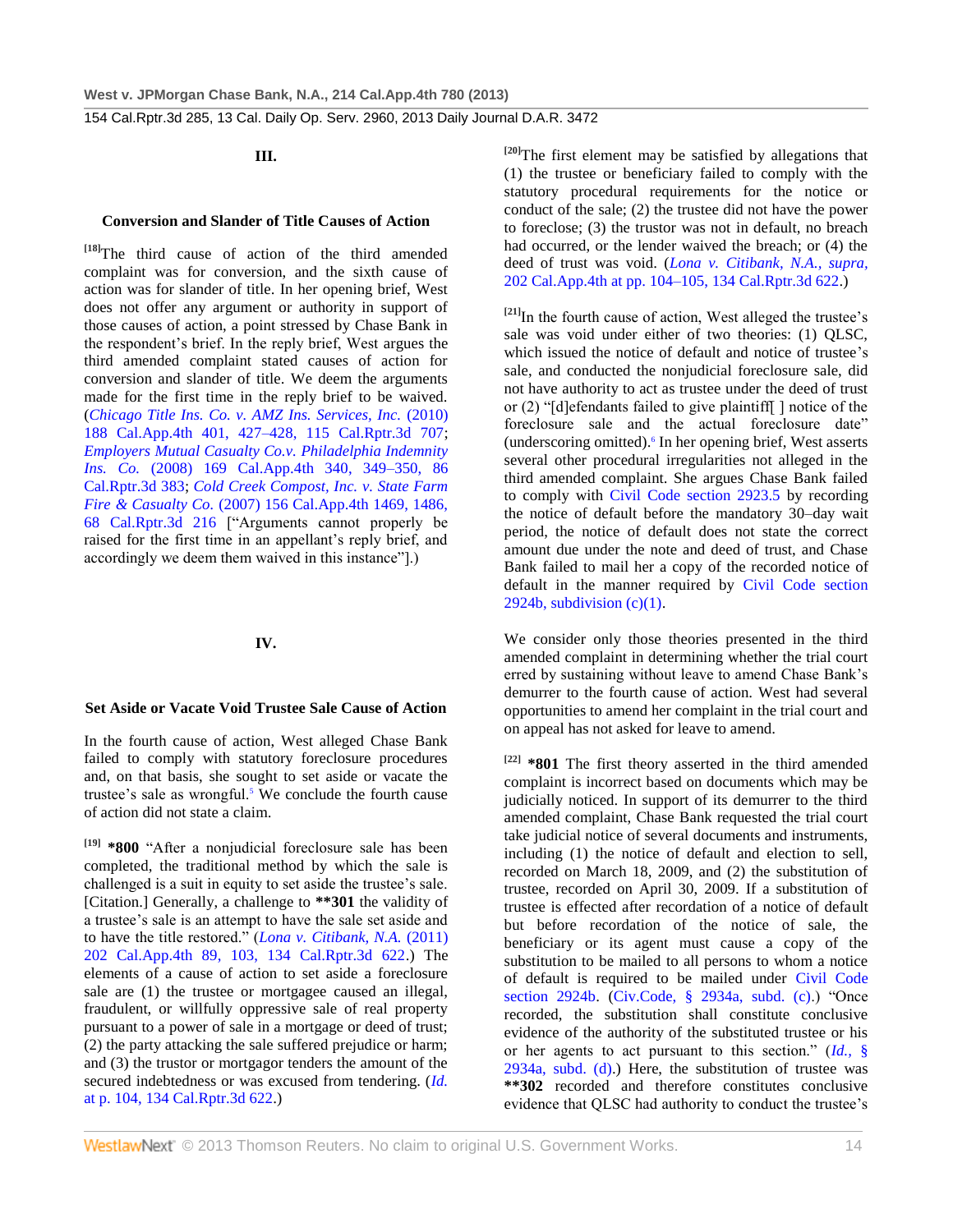sale.

West also contends the notice of default was void because it was signed by QLSC and recorded before it became trustee. A notice of default may be filed for record by the beneficiary, trustee, or their authorized agents. [\(Civ.Code,](http://www.westlaw.com/Link/Document/FullText?findType=L&pubNum=1000200&cite=CACIS2924&originatingDoc=Idf95addd905311e2981ea20c4f198a69&refType=SP&originationContext=document&vr=3.0&rs=cblt1.0&transitionType=DocumentItem&contextData=(sc.UserEnteredCitation)#co_pp_7b9b000044381)   $§$  2924, subd. (a)(1).) The notice of default in this case was signed and filed for record by QLSC "as agent for beneficiary" (capitalization omitted).

The second theory alleged in the third amended complaint was "[d]efendants failed to give plaintiff[ ] notice of the foreclosure sale and the actual foreclosure date" (underscoring omitted). No details supporting this theory were alleged in the body of the third amended complaint. Attached to that complaint as exhibit 2 is a notice of trustee's sale, recorded on June 24, 2009, stating the sale would be conducted on July 13, 2009 at 12:00 p.m. The trustee's deed upon sale, attached as exhibit 3 to the third amended complaint, recites that the sale was conducted on May 26, 2010. A reasonable implication is that West is alleging Chase Bank failed to comply with the notice requirements of [Civil Code section 2924g, subdivision \(d\)](http://www.westlaw.com/Link/Document/FullText?findType=L&pubNum=1000200&cite=CACIS2924G&originatingDoc=Idf95addd905311e2981ea20c4f198a69&refType=SP&originationContext=document&vr=3.0&rs=cblt1.0&transitionType=DocumentItem&contextData=(sc.UserEnteredCitation)#co_pp_5ba1000067d06) for postponing a trustee's sale.<sup>7</sup>

**[23]**An allegation of tender of the indebtedness is necessary when the person seeking to set aside the foreclosure sale asserts the sale is voidable due to irregularities in the sale notice or procedure. (*[Lona v. Citibank, N.A., supra,](http://www.westlaw.com/Link/Document/FullText?findType=Y&serNum=2026717448&pubNum=0007047&originationContext=document&vr=3.0&rs=cblt1.0&transitionType=DocumentItem&contextData=(sc.UserEnteredCitation))* 202 [Cal.App.4th at p. 112, 134 Cal.Rptr.3d 622;](http://www.westlaw.com/Link/Document/FullText?findType=Y&serNum=2026717448&pubNum=0007047&originationContext=document&vr=3.0&rs=cblt1.0&transitionType=DocumentItem&contextData=(sc.UserEnteredCitation)) **\*802** *[Abdallah v. United Savings](http://www.westlaw.com/Link/Document/FullText?findType=Y&serNum=1996076272&pubNum=0003484&originationContext=document&vr=3.0&rs=cblt1.0&transitionType=DocumentItem&contextData=(sc.UserEnteredCitation)) Bank* (1996) 43 Cal.App.4th [1101, 1109, 51 Cal.Rptr.2d 286.\)](http://www.westlaw.com/Link/Document/FullText?findType=Y&serNum=1996076272&pubNum=0003484&originationContext=document&vr=3.0&rs=cblt1.0&transitionType=DocumentItem&contextData=(sc.UserEnteredCitation)) " 'The rationale behind the rule is that if [the borrower] could not have redeemed the property had the sale procedures been proper, any irregularities in the sale did not result in damages to the [borrower].' " (*Lona [v. Citibank, N.A., supra,](http://www.westlaw.com/Link/Document/FullText?findType=Y&serNum=2026717448&pubNum=0007047&originationContext=document&vr=3.0&rs=cblt1.0&transitionType=DocumentItem&contextData=(sc.UserEnteredCitation))* at p. 112, [134 Cal.Rptr.3d 622.](http://www.westlaw.com/Link/Document/FullText?findType=Y&serNum=2026717448&pubNum=0007047&originationContext=document&vr=3.0&rs=cblt1.0&transitionType=DocumentItem&contextData=(sc.UserEnteredCitation)))

West did not allege she tendered or could tender the full amount of the indebtedness. She argues instead an allegation of tender was not required: "While a tender may be required when a plaintiff alleges a procedural irregularity, West alleges the theory that the process, sale and trustee[']s deed upon sale w[ere] void for failure to comply with California statutory law [citation]. Under these facts, an offer, or tender to pay the debt, is *not required,* (where it would be inequitable), such as where plaintiffs *have a legal right to avoid the sale* [citation]."

**[24]**The third amended complaint alleged only procedural irregularities in the sale notice and procedure. The trustee's deed upon sale recites that the trustee complied with the deed of trust and all applicable statutory requirements of the State of California. No inconsistent recitals appear on the face of the trustee's deed. Thus, any notice defects are deemed voidable, not void. (*[Dimock v.](http://www.westlaw.com/Link/Document/FullText?findType=Y&serNum=2000385040&pubNum=0003484&originationContext=document&vr=3.0&rs=cblt1.0&transitionType=DocumentItem&contextData=(sc.UserEnteredCitation))  Emerald Properties* [\(2000\) 81 Cal.App.4th 868, 877, 97](http://www.westlaw.com/Link/Document/FullText?findType=Y&serNum=2000385040&pubNum=0003484&originationContext=document&vr=3.0&rs=cblt1.0&transitionType=DocumentItem&contextData=(sc.UserEnteredCitation))  [Cal.Rptr.2d 255.](http://www.westlaw.com/Link/Document/FullText?findType=Y&serNum=2000385040&pubNum=0003484&originationContext=document&vr=3.0&rs=cblt1.0&transitionType=DocumentItem&contextData=(sc.UserEnteredCitation))) West therefore was required to allege tender of the indebtedness to seek to set aside the trustee's sale. The trial court did not err by sustaining without leave to amend the demurrer to the fourth cause of action.

#### **\*\*303 V.**

#### **Quiet Title Cause of Action**

**[25]**In the 10th cause of action, West sought to quiet title against Chase Bank, Washington Mutual, and QLSC on the ground Chase Bank failed to comply strictly with the statutory nonjudicial foreclosure procedures. Chase Bank argues the quiet title cause of action is defective for several reasons, among which is that Chase Bank no longer holds title to the property. This argument has merit.

**[26]**An element of a cause of action for quiet title is "[t]he adverse claims to the title of the plaintiff against which a determination is sought." [\(Code Civ. Proc., § 761.020,](http://www.westlaw.com/Link/Document/FullText?findType=L&pubNum=1000201&cite=CACPS761.020&originatingDoc=Idf95addd905311e2981ea20c4f198a69&refType=SP&originationContext=document&vr=3.0&rs=cblt1.0&transitionType=DocumentItem&contextData=(sc.UserEnteredCitation)#co_pp_4b24000003ba5)  [subd. \(c\).](http://www.westlaw.com/Link/Document/FullText?findType=L&pubNum=1000201&cite=CACPS761.020&originatingDoc=Idf95addd905311e2981ea20c4f198a69&refType=SP&originationContext=document&vr=3.0&rs=cblt1.0&transitionType=DocumentItem&contextData=(sc.UserEnteredCitation)#co_pp_4b24000003ba5)) West did not satisfy this element because none of the defendants to the third amended complaint has adverse claims to title. In support of the demurrer to the third amended complaint, **\*803** Chase Bank requested the trial court take judicial notice of the recorded trustee's deed upon sale issued to Green Island Holdings, LP, as grantee. A court may take judicial notice of a recorded deed. (*[Ragland v. U.S. Bank National Assn.](http://www.westlaw.com/Link/Document/FullText?findType=Y&serNum=2028579573&pubNum=0007047&originationContext=document&vr=3.0&rs=cblt1.0&transitionType=DocumentItem&contextData=(sc.UserEnteredCitation))* (2012) 209 [Cal.App.4th 182, 194, 147 Cal.Rptr.3d 41.](http://www.westlaw.com/Link/Document/FullText?findType=Y&serNum=2028579573&pubNum=0007047&originationContext=document&vr=3.0&rs=cblt1.0&transitionType=DocumentItem&contextData=(sc.UserEnteredCitation))) The trustee's deed upon sale includes a recitation that "[t]he grantee herein WASN'T the foreclosing beneficiary." (Original capitalization.)

Thus, based on the third amended complaint and the documents judicially noticed, none of the defendants named in the third amended complaint had adverse claims to title. West did not name Green Island Holdings, LP, or any subsequent purchasers as a defendant in the third amended complaint. Accordingly, the trial court did not err by sustaining without leave to amend the demurrer to West's quiet title cause of action. Nothing we say precludes West from seeking leave to amend to allege quiet title based on other facts or theories.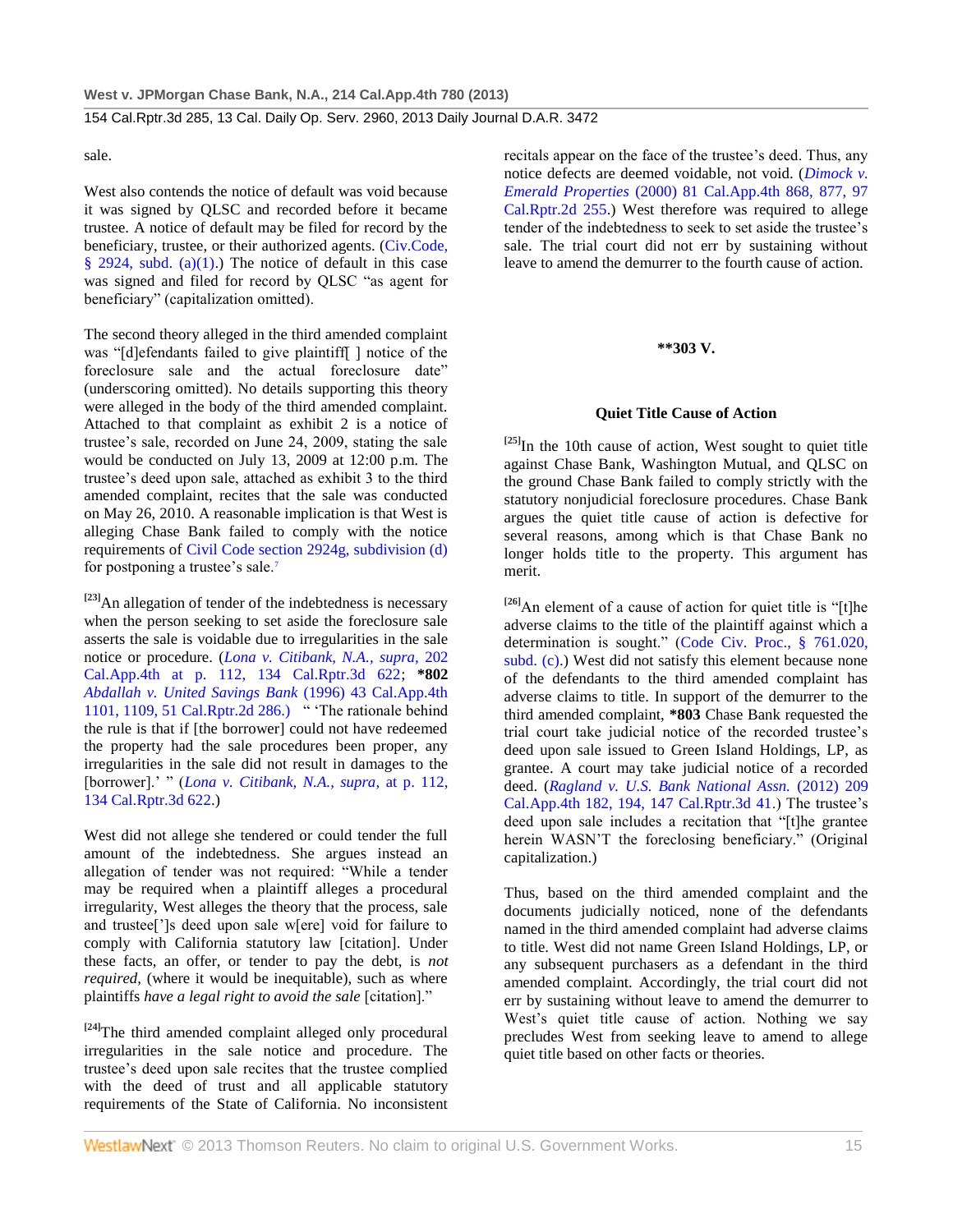#### **VI.**

#### **Promissory Estoppel Cause of Action**

In the cause of action for promissory estoppel, West alleged Chase Bank made various promises to induce her to enter into the Trial Plan Agreement. Chase Bank argues the promissory estoppel cause of action is defective because West failed to allege the promises with clarity and specificity and failed to allege detrimental reliance.

**[27]**The elements of promissory estoppel are (1) a promise, (2) the promisor should reasonably expect the promise to induce action or forbearance on the part of the promisee or a third person, (3) the promise induces action or forbearance by the promisee or a third person (which we refer to as detrimental reliance), and (4) injustice can be avoided only by enforcement of the promise. (*[Kajima/Ray](http://www.westlaw.com/Link/Document/FullText?findType=Y&serNum=2000378195&pubNum=0004645&originationContext=document&vr=3.0&rs=cblt1.0&transitionType=DocumentItem&contextData=(sc.UserEnteredCitation))  [Wilson v. Los Angeles County Metropolitan](http://www.westlaw.com/Link/Document/FullText?findType=Y&serNum=2000378195&pubNum=0004645&originationContext=document&vr=3.0&rs=cblt1.0&transitionType=DocumentItem&contextData=(sc.UserEnteredCitation))  Transportation Authority* [\(2000\) 23 Cal.4th 305, 310, 96](http://www.westlaw.com/Link/Document/FullText?findType=Y&serNum=2000378195&pubNum=0004645&originationContext=document&vr=3.0&rs=cblt1.0&transitionType=DocumentItem&contextData=(sc.UserEnteredCitation))  [Cal.Rptr.2d 747, 1 P.3d 63;](http://www.westlaw.com/Link/Document/FullText?findType=Y&serNum=2000378195&pubNum=0004645&originationContext=document&vr=3.0&rs=cblt1.0&transitionType=DocumentItem&contextData=(sc.UserEnteredCitation)) see [Rest.2d Contracts, §](http://www.westlaw.com/Link/Document/FullText?findType=Y&serNum=0289906979&pubNum=0101603&originationContext=document&vr=3.0&rs=cblt1.0&transitionType=DocumentItem&contextData=(sc.UserEnteredCitation)) 90, subd. (1).)

**[28] [29]**" '[A] promise is an indispensable element of the doctrine of promissory estoppel. The cases are uniform in holding that this doctrine cannot be invoked and must be held inapplicable in the absence of a showing that a promise had been made upon which the complaining party relied to his prejudice....' [Citation.] The promise must, in addition, be 'clear and unambiguous in its terms.' [Citation.]" ( **\*804** *[Garcia v. World Savings, FSB](http://www.westlaw.com/Link/Document/FullText?findType=Y&serNum=2021718610&pubNum=0007047&originationContext=document&vr=3.0&rs=cblt1.0&transitionType=DocumentItem&contextData=(sc.UserEnteredCitation))* (2010) [183 Cal.App.4th 1031, 1044, 107 Cal.Rptr.3d 683.\)](http://www.westlaw.com/Link/Document/FullText?findType=Y&serNum=2021718610&pubNum=0007047&originationContext=document&vr=3.0&rs=cblt1.0&transitionType=DocumentItem&contextData=(sc.UserEnteredCitation)) For a promise to be enforceable, it need only be " 'definite enough that a court can determine the scope of the duty[,] and the limits of performance must be sufficiently defined to **\*\*304** provide a rational basis for the assessment of damages.' [Citations.]" (*[Bustamante v. Intuit, Inc.](http://www.westlaw.com/Link/Document/FullText?findType=Y&serNum=2009525945&pubNum=0007047&originationContext=document&vr=3.0&rs=cblt1.0&transitionType=DocumentItem&contextData=(sc.UserEnteredCitation))* (2006) 141 Cal.App.4th 199, [209, 45 Cal.Rptr.3d 692.](http://www.westlaw.com/Link/Document/FullText?findType=Y&serNum=2009525945&pubNum=0007047&originationContext=document&vr=3.0&rs=cblt1.0&transitionType=DocumentItem&contextData=(sc.UserEnteredCitation)))

In the promissory estoppel cause of action, West alleged: "Defendant made clear, definite and certain promises to Plaintiff to induce her to enter into oral executed and written HAMP agreements, including promises not to sell during the HAMP reevaluation, that there was no foreclosure date pending, that it would send Plaintiff the NPV input data, that Plaintiff would have 60 days to obtain a reevaluation for a HAMP permanent modification, all of which were false causing Plaintiff to forbear from taking legal action against it, to relinquish mortgage payments (under false pretenses), and incur damages and personal injuries."

**[30]**Read in isolation, this allegation did not clearly and

specifically allege a promise made by Chase Bank. But we do not read passages from a complaint in isolation; in reviewing a ruling on a demurrer, we read the complaint "as a whole and its parts in their context." (*[City of Dinuba](http://www.westlaw.com/Link/Document/FullText?findType=Y&serNum=2012734170&pubNum=0004645&originationContext=document&vr=3.0&rs=cblt1.0&transitionType=DocumentItem&contextData=(sc.UserEnteredCitation))  [v. County of Tulare, supra,](http://www.westlaw.com/Link/Document/FullText?findType=Y&serNum=2012734170&pubNum=0004645&originationContext=document&vr=3.0&rs=cblt1.0&transitionType=DocumentItem&contextData=(sc.UserEnteredCitation))* 41 Cal.4th at p. 865, 62 [Cal.Rptr.3d 614, 161 P.3d 1168.\)](http://www.westlaw.com/Link/Document/FullText?findType=Y&serNum=2012734170&pubNum=0004645&originationContext=document&vr=3.0&rs=cblt1.0&transitionType=DocumentItem&contextData=(sc.UserEnteredCitation)) Read as a whole, the third amended complaint clearly and specifically alleged these promises meeting the requirements for promissory estoppel: (1) in the Trial Plan Agreement, Chase Bank promised West that it had offered her a trial loan modification under the HAMP guidelines and, during the trial modification period, Chase Bank would not pursue foreclosure; (2) the April 5, 2010 letter promised West that Chase Bank would reevaluate the denial of a permanent loan modification if she timely submitted evidence the NPV input values used by Chase Bank were inaccurate; (3) on May 24, 2010, a Chase Bank representative promised West she could resubmit her updated financial data for reevaluation for HAMP modification; and (4) on the same day, the Chase Bank representative promised West there was no foreclosure sale date or sale scheduled. The promises alleged are " 'definite enough' " for us to determine " 'the scope of the duty' " imposed by them. (*[Bustamante v. Intuit, Inc.,](http://www.westlaw.com/Link/Document/FullText?findType=Y&serNum=2009525945&pubNum=0007047&originationContext=document&vr=3.0&rs=cblt1.0&transitionType=DocumentItem&contextData=(sc.UserEnteredCitation))  supra,* [141 Cal.App.4th at p. 209, 45 Cal.Rptr.3d 692.](http://www.westlaw.com/Link/Document/FullText?findType=Y&serNum=2009525945&pubNum=0007047&originationContext=document&vr=3.0&rs=cblt1.0&transitionType=DocumentItem&contextData=(sc.UserEnteredCitation)))

On the requirement of detrimental reliance, the promissory estoppel cause of action itself alleged: "Plaintiff relied upon such promises to her detriment. Plaintiff's reliance was justified and reasonable. Plaintiff has been injured by such reliance." Read in isolation, this allegation in insufficient. But the third amended complaint, read as a whole, may be reasonably interpreted to allege that West's reliance on Chase Bank's alleged misrepresentations caused West not to take legal action to stop the trustee's sale. In her opening brief, West **\*805** also claims that, if she had known Chase Bank would not offer her a permanent loan modification, "she would have pursued other options, including possibly selling her home, retaining counsel earlier, and/or finding a co-signer to save her home."

In *Wigod,* the Seventh Circuit Court of Appeals held the plaintiff's cause of action for promissory estoppel alleged a "sufficiently clear promise" and detrimental reliance: "[The plaintiff] asserts that Wells Fargo made an unambiguous promise that if she made timely payments and accurate representations during the trial period, she would receive an offer for a permanent loan modification calculated using the required HAMP methodology." (*Wigod, supra,* [673 F.3d at p. 566.](http://www.westlaw.com/Link/Document/FullText?findType=Y&serNum=2027271756&pubNum=0000506&originationContext=document&vr=3.0&rs=cblt1.0&transitionType=DocumentItem&contextData=(sc.UserEnteredCitation)#co_pp_sp_506_566)) The court concluded the plaintiff relied on that promise to her detriment by foregoing the opportunity to use other remedies to save her home and by devoting her resources to **\*\*305** making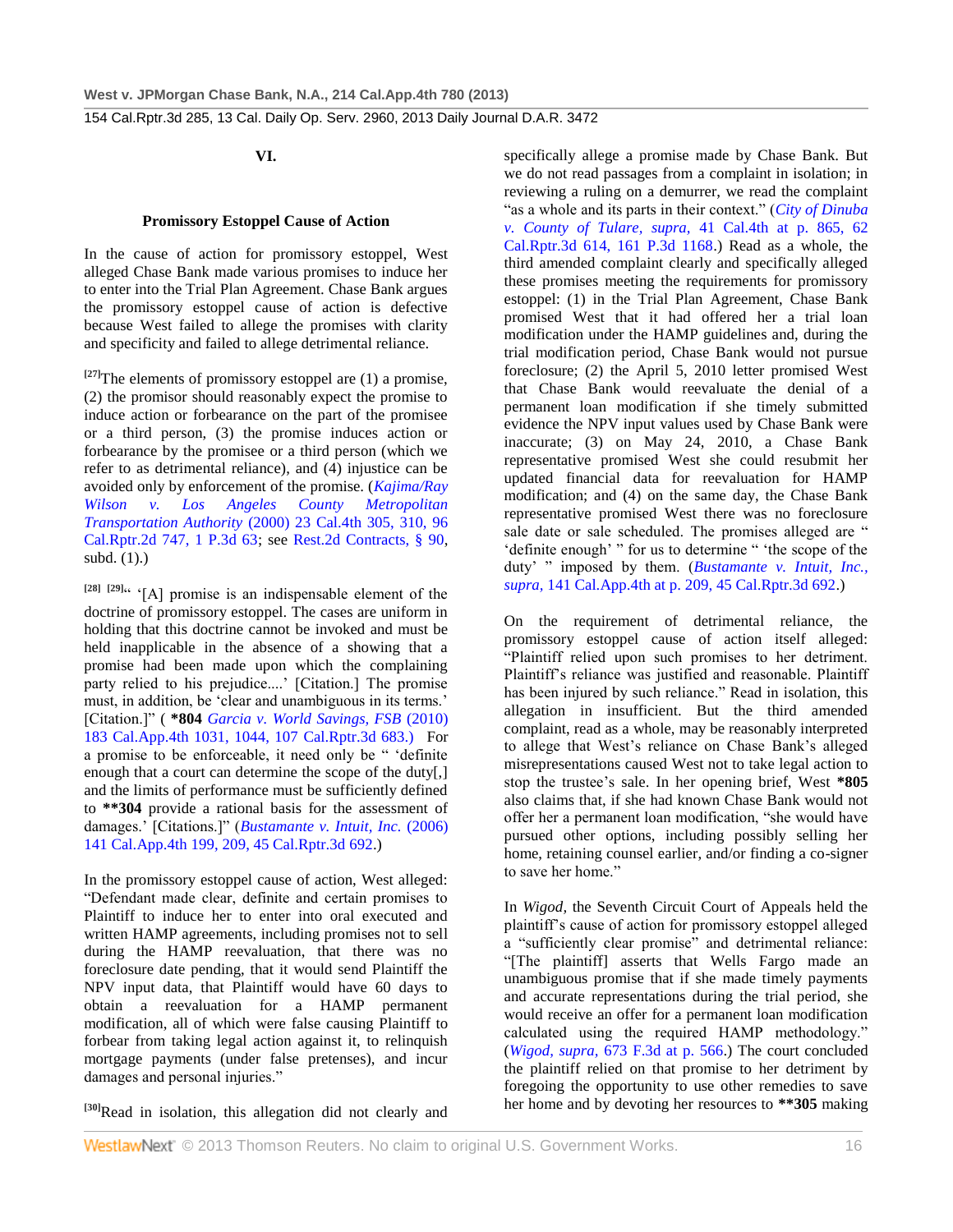the lower monthly payments under the TPP rather than attempting to sell her home or defaulting. (*Ibid.*) In *[Turbeville v. JPMorgan Chase Bank,supra,](http://www.westlaw.com/Link/Document/FullText?findType=Y&serNum=2027063329&pubNum=0000999&originationContext=document&vr=3.0&rs=cblt1.0&transitionType=DocumentItem&contextData=(sc.UserEnteredCitation))* 2011 WL [7163111 at p. \\*5, 2011 U.S.Dist. Lexis 42290 at pages](http://www.westlaw.com/Link/Document/FullText?findType=Y&serNum=2027063329&pubNum=0000999&originationContext=document&vr=3.0&rs=cblt1.0&transitionType=DocumentItem&contextData=(sc.UserEnteredCitation))  [\\*17–\\*18,](http://www.westlaw.com/Link/Document/FullText?findType=Y&serNum=2027063329&pubNum=0000999&originationContext=document&vr=3.0&rs=cblt1.0&transitionType=DocumentItem&contextData=(sc.UserEnteredCitation)) the plaintiffs alleged that in reliance on the defendant bank's promise, they made the trial plan payments rather than pursue other opportunities to cure the default. The court concluded that allegation was sufficient for detrimental reliance. (*Id.* at p. \*5, 2011 U.S.Dist. Lexis 42290 at p. \*18.) West's third amended complaint adequately alleges promissory estoppel under these authorities.

#### **VII.**

#### **Unfair Competition Cause of Action**

In the fifth cause of action, West alleged violations of the California unfair competition law (UCL), [Business and](http://www.westlaw.com/Link/Document/FullText?findType=L&pubNum=1000199&cite=CABPS17200&originatingDoc=Idf95addd905311e2981ea20c4f198a69&refType=LQ&originationContext=document&vr=3.0&rs=cblt1.0&transitionType=DocumentItem&contextData=(sc.UserEnteredCitation))  [Professions Code section 17200 et seq.](http://www.westlaw.com/Link/Document/FullText?findType=L&pubNum=1000199&cite=CABPS17200&originatingDoc=Idf95addd905311e2981ea20c4f198a69&refType=LQ&originationContext=document&vr=3.0&rs=cblt1.0&transitionType=DocumentItem&contextData=(sc.UserEnteredCitation)) She alleged: "In furtherance of Defendants' common plan and scheme, as alleged, including but not limited to obtaining mortgage payment money by false pretenses, false representations regarding HAMP modification re-evaluation acts, deadlines and other promises, and concealing the true trustee ... in its notices, s[ale] and trustee's deed upon sale, Defendants, and each of them, committed an unlawful, unfair, deceptive or fraudulent business practice."

The UCL permits civil recovery for "any unlawful, unfair or fraudulent business act or practice and unfair, deceptive, untrue or misleading advertising...." [\(Bus. &](http://www.westlaw.com/Link/Document/FullText?findType=L&pubNum=1000199&cite=CABPS17200&originatingDoc=Idf95addd905311e2981ea20c4f198a69&refType=LQ&originationContext=document&vr=3.0&rs=cblt1.0&transitionType=DocumentItem&contextData=(sc.UserEnteredCitation))  [Prof.Code, § 17200.](http://www.westlaw.com/Link/Document/FullText?findType=L&pubNum=1000199&cite=CABPS17200&originatingDoc=Idf95addd905311e2981ea20c4f198a69&refType=LQ&originationContext=document&vr=3.0&rs=cblt1.0&transitionType=DocumentItem&contextData=(sc.UserEnteredCitation))) " 'Because [Business and Professions](http://www.westlaw.com/Link/Document/FullText?findType=L&pubNum=1000199&cite=CABPS17200&originatingDoc=Idf95addd905311e2981ea20c4f198a69&refType=LQ&originationContext=document&vr=3.0&rs=cblt1.0&transitionType=DocumentItem&contextData=(sc.UserEnteredCitation))  [Code section 17200](http://www.westlaw.com/Link/Document/FullText?findType=L&pubNum=1000199&cite=CABPS17200&originatingDoc=Idf95addd905311e2981ea20c4f198a69&refType=LQ&originationContext=document&vr=3.0&rs=cblt1.0&transitionType=DocumentItem&contextData=(sc.UserEnteredCitation)) is written in the disjunctive, it establishes three varieties of unfair competition—acts or practices which are unlawful, or unfair, or fraudulent....' " (*[Cel–Tech Communications, Inc. v. Los Angeles Cellular](http://www.westlaw.com/Link/Document/FullText?findType=Y&serNum=1999097707&pubNum=0000661&originationContext=document&vr=3.0&rs=cblt1.0&transitionType=DocumentItem&contextData=(sc.UserEnteredCitation))  Telephone Co.* [\(1999\) 20 Cal.4th 163, 180, 83 Cal.Rptr.2d](http://www.westlaw.com/Link/Document/FullText?findType=Y&serNum=1999097707&pubNum=0000661&originationContext=document&vr=3.0&rs=cblt1.0&transitionType=DocumentItem&contextData=(sc.UserEnteredCitation))  [548, 973 P.2d 527.](http://www.westlaw.com/Link/Document/FullText?findType=Y&serNum=1999097707&pubNum=0000661&originationContext=document&vr=3.0&rs=cblt1.0&transitionType=DocumentItem&contextData=(sc.UserEnteredCitation)))

**\*806** By defining "unfair competition" to include any unlawful act or practice, the UCL permits violations of other laws to be treated as independently actionable as unfair competition. (*[Cel–Tech Communications, Inc. v.](http://www.westlaw.com/Link/Document/FullText?findType=Y&serNum=1999097707&pubNum=0000661&originationContext=document&vr=3.0&rs=cblt1.0&transitionType=DocumentItem&contextData=(sc.UserEnteredCitation))  [Los Angeles Cellular Telephone Co., supra,](http://www.westlaw.com/Link/Document/FullText?findType=Y&serNum=1999097707&pubNum=0000661&originationContext=document&vr=3.0&rs=cblt1.0&transitionType=DocumentItem&contextData=(sc.UserEnteredCitation))* 20 Cal.4th at [p. 180, 83 Cal.Rptr.2d 548, 973 P.2d 527.](http://www.westlaw.com/Link/Document/FullText?findType=Y&serNum=1999097707&pubNum=0000661&originationContext=document&vr=3.0&rs=cblt1.0&transitionType=DocumentItem&contextData=(sc.UserEnteredCitation))) Several definitions of "unfair" under the UCL have been formulated. They are:

1. "An act or practice is unfair if the consumer injury is substantial, is not outweighed by any countervailing benefits to consumers or to competition, and is not an injury the consumers themselves could reasonably have avoided." (*[Daugherty v. American Honda Motor Co., Inc.](http://www.westlaw.com/Link/Document/FullText?findType=Y&serNum=2010555853&pubNum=0007047&originationContext=document&vr=3.0&rs=cblt1.0&transitionType=DocumentItem&contextData=(sc.UserEnteredCitation))* [\(2006\) 144 Cal.App.4th 824, 839, 51 Cal.Rptr.3d 118.](http://www.westlaw.com/Link/Document/FullText?findType=Y&serNum=2010555853&pubNum=0007047&originationContext=document&vr=3.0&rs=cblt1.0&transitionType=DocumentItem&contextData=(sc.UserEnteredCitation)))

2. " '[A]n "unfair" business practice occurs when that practice "offends an established public policy or when the practice is immoral, unethical, oppressive, unscrupulous or substantially injurious to consumers." [Citation.]' [Citation.]" (*[Smith v. State Farm Mutual Automobile Ins.](http://www.westlaw.com/Link/Document/FullText?findType=Y&serNum=2001931548&pubNum=0003484&originationContext=document&vr=3.0&rs=cblt1.0&transitionType=DocumentItem&contextData=(sc.UserEnteredCitation))  Co.* [\(2001\) 93 Cal.App.4th 700, 719, 113 Cal.Rptr.2d](http://www.westlaw.com/Link/Document/FullText?findType=Y&serNum=2001931548&pubNum=0003484&originationContext=document&vr=3.0&rs=cblt1.0&transitionType=DocumentItem&contextData=(sc.UserEnteredCitation))  [399.](http://www.westlaw.com/Link/Document/FullText?findType=Y&serNum=2001931548&pubNum=0003484&originationContext=document&vr=3.0&rs=cblt1.0&transitionType=DocumentItem&contextData=(sc.UserEnteredCitation)))

3. An unfair business practice means " 'the public policy which is a predicate to the action must be "tethered" to specific constitutional, statutory or regulatory provisions.' " (*[Scripps Clinic v. Superior Court](http://www.westlaw.com/Link/Document/FullText?findType=Y&serNum=2003294163&pubNum=0003484&originationContext=document&vr=3.0&rs=cblt1.0&transitionType=DocumentItem&contextData=(sc.UserEnteredCitation))* (2003) 108 [Cal.App.4th 917, 940, 134 Cal.Rptr.2d 101.](http://www.westlaw.com/Link/Document/FullText?findType=Y&serNum=2003294163&pubNum=0003484&originationContext=document&vr=3.0&rs=cblt1.0&transitionType=DocumentItem&contextData=(sc.UserEnteredCitation)))

<sup>[31]</sup>A fraudulent practice under the UCL "require<sup>[s]</sup> only a showing that members of the public are likely to be deceived" and "can be shown even without allegations of actual deception, reasonable reliance and damage." ( **\*\*306** *[Daugherty v. American Honda Motor Co., Inc.,](http://www.westlaw.com/Link/Document/FullText?findType=Y&serNum=2010555853&pubNum=0007047&originationContext=document&vr=3.0&rs=cblt1.0&transitionType=DocumentItem&contextData=(sc.UserEnteredCitation))  supra,* [144 Cal.App.4th at p. 838, 51 Cal.Rptr.3d 118.](http://www.westlaw.com/Link/Document/FullText?findType=Y&serNum=2010555853&pubNum=0007047&originationContext=document&vr=3.0&rs=cblt1.0&transitionType=DocumentItem&contextData=(sc.UserEnteredCitation)))

**[32]**We conclude the third amended complaint stated a cause of action under the UCL based on unfair or fraudulent practices. Liberally construed, the third amended complaint alleged Chase Bank engaged in a practice of making TPP's that did not comply with HAMP guidelines and the United States Department of the Treasury directives; made misrepresentations regarding a borrower's right and ability to challenge the bank's calculation of the NPV; made misrepresentations about pending foreclosure sales; and wrongfully had trustee's sales conducted when the borrower was in compliance with a TPP. Under such allegations, Chase Bank engaged in unfair business practices under any of the three definitions. Chase Bank concedes that West's cause of action under the UCL "depends on the viability of the underlying claims," and the claims for fraud, negligent misrepresentation, breach of written contract, and promissory estoppel are viable.

#### **\*807 DISPOSITION**

The judgment is affirmed as to the causes of action for conversion, to set aside or vacate void trustee sale, for slander of title, and to quiet title. In all other respects, the